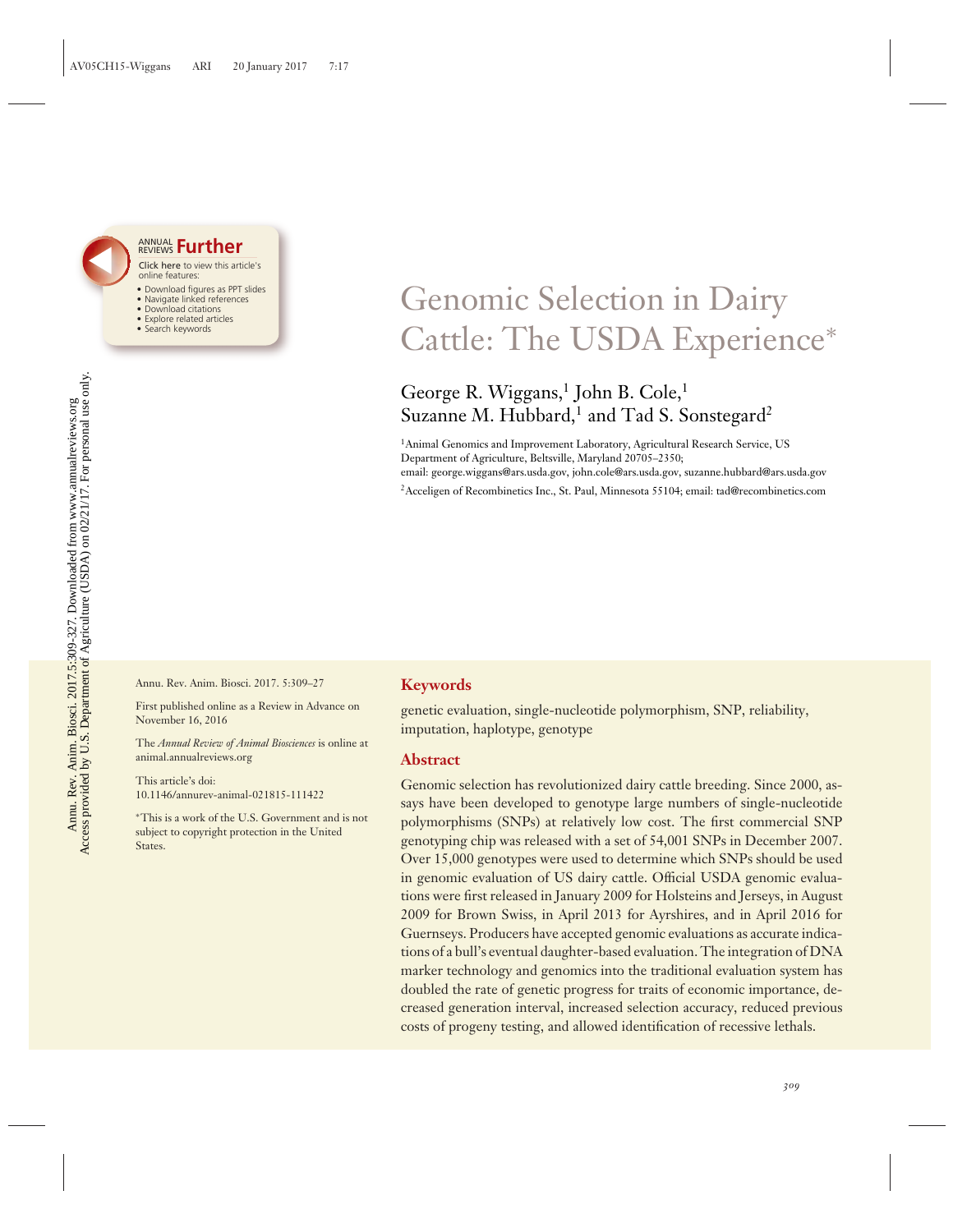## **INTRODUCTION**

Genomic selection in dairy cattle builds on a long history of data collection and evaluation methods suitable for reliably ranking selection candidates from very unbalanced field data. The use of artificial insemination (AI) and the possibility of diluting a single ejaculate to create many progeny resulted in a population structure with many very large half-sib families. Data collection is largely from monthly visits by a technician to collect milk weights, milk samples, and management information. This service is provided by farmer-owned cooperatives that are funded by the producers. Bulls are owned primarily by genetics companies, usually with international reach, that work with breeders and dairy farmers to obtain promising bull calves. Prior to genomics, bulls at approximately one year of age typically entered a progeny-test program as a method to determine their breeding value. Bulls were at least five years old when their semen could be marketed based on progeny-test results. The combination of massive historical phenotypic data, breeding organizations able to invest in technology, data processing and evaluation infrastructure, and a long generation interval made dairy cattle an ideal candidate for genomic selection.

## **HISTORY**

For approximately 30 years, DNA markers have been used in many species for a broad spectrum of genetics research and diagnostic applications, such as parentage verification. Parentage verification began almost 50 years ago with the analysis of blood groups (1) but transitioned to genetic markers by the 1990s for dairy cattle (2). Linkage relationships between genetic markers and quantitative trait loci (QTL) provide genomic information that can be used with marker-assisted selection for traits of interest (3). Through the early and mid-2000s, such selection had only modest commercial success for livestock because of the cost of generating appropriate data sets as well as difficulties in the identification of major genes related to quantitative traits (4, 5). Traits of economic importance in dairy cattle usually are controlled by many genes with small effects (6). A large amount of data is needed to estimate those effects accurately, as well as dense markers to track the marker-QTL association across families.

In the mid- to late 2000s, assays were developed to genotype large numbers of single-nucleotide polymorphisms (SNPs) at relatively low cost. Although SNPs usually have only two alleles, the large number available across the entire genome allows tracking the inheritance of short chromosomal segments. Genome-wide selection had been proposed (7), but the resources needed to make the required DNA tools were not possible until the Bovine Genome Project was initiated in 2003 (8). To add to the SNPs identified from the Hereford genome-sequencing animal, low-depth sequencing from other breeds was used to generate information for SNP assay development. In 2005, ParAllele BioScience (now part of Affymetrix, Santa Clara, CA) released the MegAllele Genotyping Bovine 10,000-SNP Panel with 10,410 SNP markers (9). Despite immediate interest in using this assay as a platform for testing genomic selection in accessible commercial dairy populations, the SNP markers were not well distributed across the genome in relation to linkage disequilibrium, and the panel was not well suited for the purpose of genomic selection. The need for a better SNP assay based on an informative SNP marker within each block of linkage disequilibrium across the entire genome was recognized (10); approximately 250,000 well-distributed SNPs would be needed to capture all linkage-disequilibrium blocks for Holsteins (9).

In early 2006, the US Department of Agriculture's (USDA's) National Resource Initiative (now the Agriculture and Food Research Initiative, part of USDA's National Institute of Food and Agriculture) funded two projects at the Bovine Functional Genomics Laboratory (now part of the Animal Genomics and Improvement Laboratory, Beltsville, MD), part of USDA's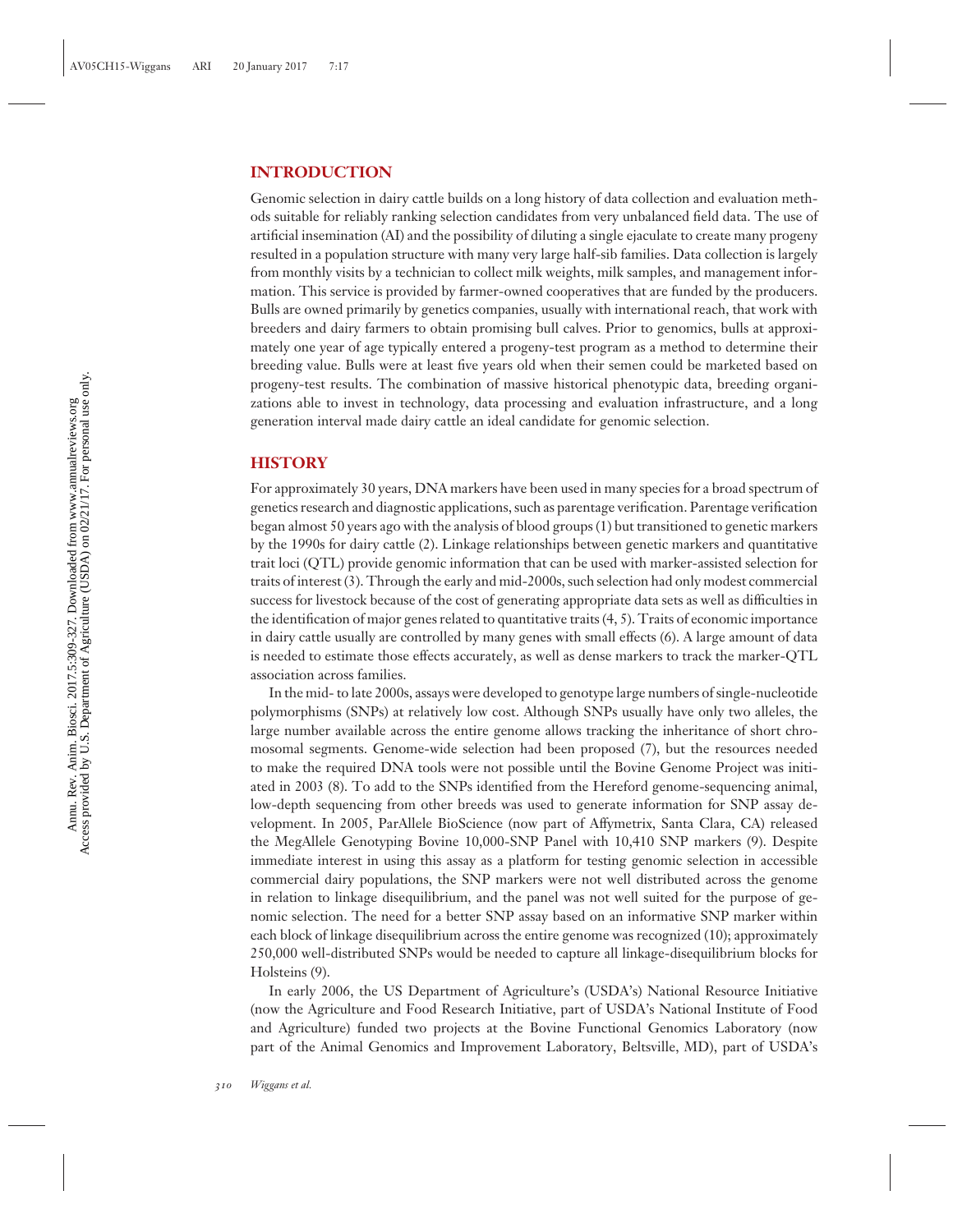Agricultural Research Service. The first project was for the creation of the Bovine Gene Atlas, an expression compendium constructed from complementary-DNA tag sequences generated from a Solexa (now part of Illumina, San Diego, CA) sequencing platform to help annotate the bovine genome and find functional candidate genes near marker effect locations (11). The second project was for the development and testing of large-scale bovine SNP genotyping for use in genomic selection. Concurrently and in collaboration with USDA, similar projects were funded for developing SNP tools for research in beef cattle (University of Missouri, Columbia, MO) or for populations in Canada (University of Alberta, Edmonton, AB, Canada). Eventually the lead investigators from these four projects and scientists from USDA's US Meat Animal Research Center (Clay Center, NE), the National Association of Animal Breeders (Columbia, MO), and Illumina formed the iBMC Consortium to develop a bovine assay with nearly 60,000 well-distributed SNPs that could be used for testing genomic selection and genome-wide association studies in cattle (12).

Development of a new bovine SNP assay was expected to be a simple task because approximately 2.3 million SNPs had been deposited into the SNP database of the National Institutes of Health's National Center for Biotechnology Information from the bovine genome project (13). However, preliminary testing of those putative SNPs revealed a validation rate of approximately 40%; furthermore, in silico mapping of SNP frequency relative to chromosomal position revealed long genomic regions (*>*5 Mbp) that were devoid of SNPs because of homozygosity in the Hereford cow (L1 Dominette 01449) used initially to generate and assemble the *Bos taurus* genome sequence (14). A new strategy for rapidly generating SNP content was conceived that used Solexa short reads from reduced-representation libraries of animals from the genotyping populations. This strategy was the first demonstration of genotyping by sequencing using next-generation technology, because the sequencing depth allowed for validation of the SNP genotypes in the target population. During development of the first commercial bovine SNP assay by the iBMC Consortium, a spacing algorithm also was developed to allow selection of SNPs for assay design based on genome position and minor allele frequency by breed from the sequencing data (14). More than 58,000 SNPs were submitted for the design of Illumina's BovineSNP50 Genotyping BeadChip (15), and those included USDA parentage SNPs. The first genotypes prior to commercial release were analyzed in September 2007, and the commercial SNP manifest was determined by the iBMC Consortium using the HapMap DNA panel and the sequence discovery animals (14). In December 2007, the Illumina BovineSNP50 BeadChip was commercially released with a set of 54,001 SNPs.

In July 2010, Illumina released two new genotyping chips: the low-density Bovine3K chip with 2,900 SNPs (16) and the high-density BovineHD chip with 777,962 SNPs (17). The BovineLD chip with 6,909 SNPs was released by Illumina in 2011 and was a significant improvement over the Bovine3K chip because it used the same chemistry as the BovineSNP50 chip and had more SNPs. Because the BovineLD chip could be customized with additional SNPs, several proprietary chips [particularly from Zoetis (Kalamazoo, MI) and Neogen (Lansing, MI)] were based on it. As of April 2016, genotypes from 21 chip types were in the database maintained by the Council of Dairy Cattle Breeding (CDCB, Bowie, MD) for use in genomic evaluation of US dairy cattle.

Genotypes for more than 15,000 animals that had been processed by the iBMC Consortium in the fall of 2007 were used in initial research to determine which SNPs should be used in genomic evaluation of US dairy cattle. Some SNPs had a low call rate, poor calling properties, or a high correlation with other SNPs and were excluded (18). Genotypes also were checked for parentprogeny conflicts and other inconsistencies. By using simulation, genomic evaluation methods were developed (19) and then tested using the genotypes of more than 5,000 progeny-tested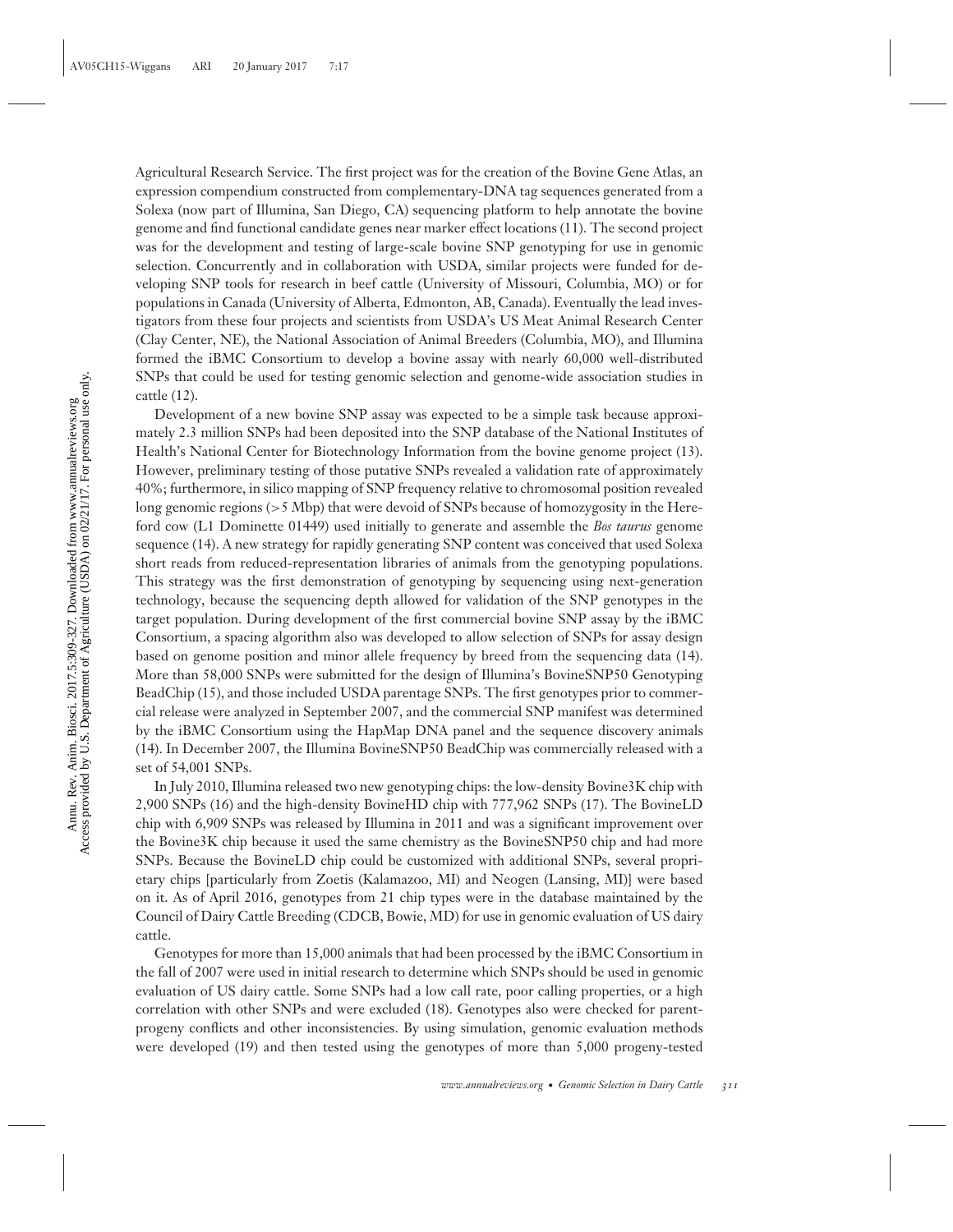Holstein bulls that had become available by December 2007. Phenotypic and genotypic data from a reference population were used to estimate the effects of the SNPs on performance. Reference animals have been genotyped and have traditional evaluations that do not include genomic information. Genomic evaluations for animals without traditional evaluations can be calculated by using the estimated SNP effects (19, 20). In April 2008, the first unofficial USDA evaluations based on SNP genotypes were released to the US dairy industry for approximately 730 Holsteins. Official USDA genomic evaluations were first released in January 2009 for Holsteins and Jerseys, in August 2009 for Brown Swiss, in April 2013 for Ayrshires, and in April 2016 for Guernseys. Because of financial support from the National Association of Animal Breeders for genotyping the majority of the progeny-tested bulls in the reference population, the AI organizations received the exclusive right to have males genomically evaluated until May 2013. Initial genotyping and processing of commercial samples were provided by GeneSeek (Lincoln, NE; now part of Neogen) and the Genetics & IVF Institute (Fairfax, VA), which were joined later by DNA LandMarks (Saint-Jean-sur-Richelieu, QC, Canada; defunct as of June 2015), Genetic Visions (Middleton, WI), and Zoetis Genetics (Kalamazoo, MI).

Many other countries now use genomic information in their genetic evaluation systems. New Zealand began use of the BovineSNP50 chip for its evaluations in 2008, and Australia's first official genomic evaluations were released in 2011 (21). Canada, which collaborated with USDA in developing genomic evaluations, released official genomic evaluations in 2009 (22). EuroGenomics was established in 2009 by five European breeder-owned companies (representing Belgium, Denmark, Finland, France, Germany, the Netherlands, and Sweden) to improve evaluation accuracy in each country by sharing genotypes for reference bulls (23). As part of that cooperative effort, a data-exchange system was developed for the BovineSNP50 BeadChip and a customized Netherlands chip (24). Beginning in March 2010, EuroGenomics began to extend its collaborative effort and now has a reference population of 33,000 bulls (**[http://www.](http://www.eurogenomics.com/about-eurogenomics.html) [eurogenomics.com/about-eurogenomics.html](http://www.eurogenomics.com/about-eurogenomics.html)**). Reference population numbers reported by countries that participated in Interbull (Uppsala, Sweden) genomic evaluations for protein yield (25) in April 2016 are shown in **Table 1.**

In March 2011, agreements between the Cooperative Dairy DNA Repository (CDDR, Beltsville, MD), the Associazione Nazionale Allevatori Frisona Italiana (Cremona, Italy), and DairyCo (now AHDB Dairy, Kenilworth, Warwickshire, UK) provided for the exchange of genotypes for Holstein bulls to increase the US, Italian, and UK reference populations. CDDR made a similar agreement with the Holstein Association of Switzerland (Posieux, Switzerland) and Swissherdbook Cooperative Zollikofen (Zollikofen, Switzerland) in September 2015. In April 2016, a one-time exchange of 3,000 Holstein bull genotypes was undertaken with the National Livestock Breeding Center (Nishigo-mura, Fukushima, Japan). An agreement between CDDR, the Canadian Dairy Network (Guelph, Ontario, Canada), the American Jersey Cattle Association (Reynoldsburg, OH), and VikingGenetics (Assentoft, Randers, Denmark) added over 1,000 bulls to the US Jersey reference population in December 2012. For Brown Swiss, an agreement between CDCB and Interbull provided over 5,000 bull genotypes in July 2014, primarily from Europe, through the Intergenomics program.

In March 2013, a cooperative agreement was signed between USDA and CDCB to transfer the service responsibilities of the genetic evaluation program to the dairy industry (26). The CDCB staff assumed the responsibility for receiving data, computing the evaluations, and checking and distributing the results. The research and development functions remained with USDA through the Animal Genomics and Improvement Laboratory (formerly the Animal Improvement Programs Laboratory, Beltsville, MD).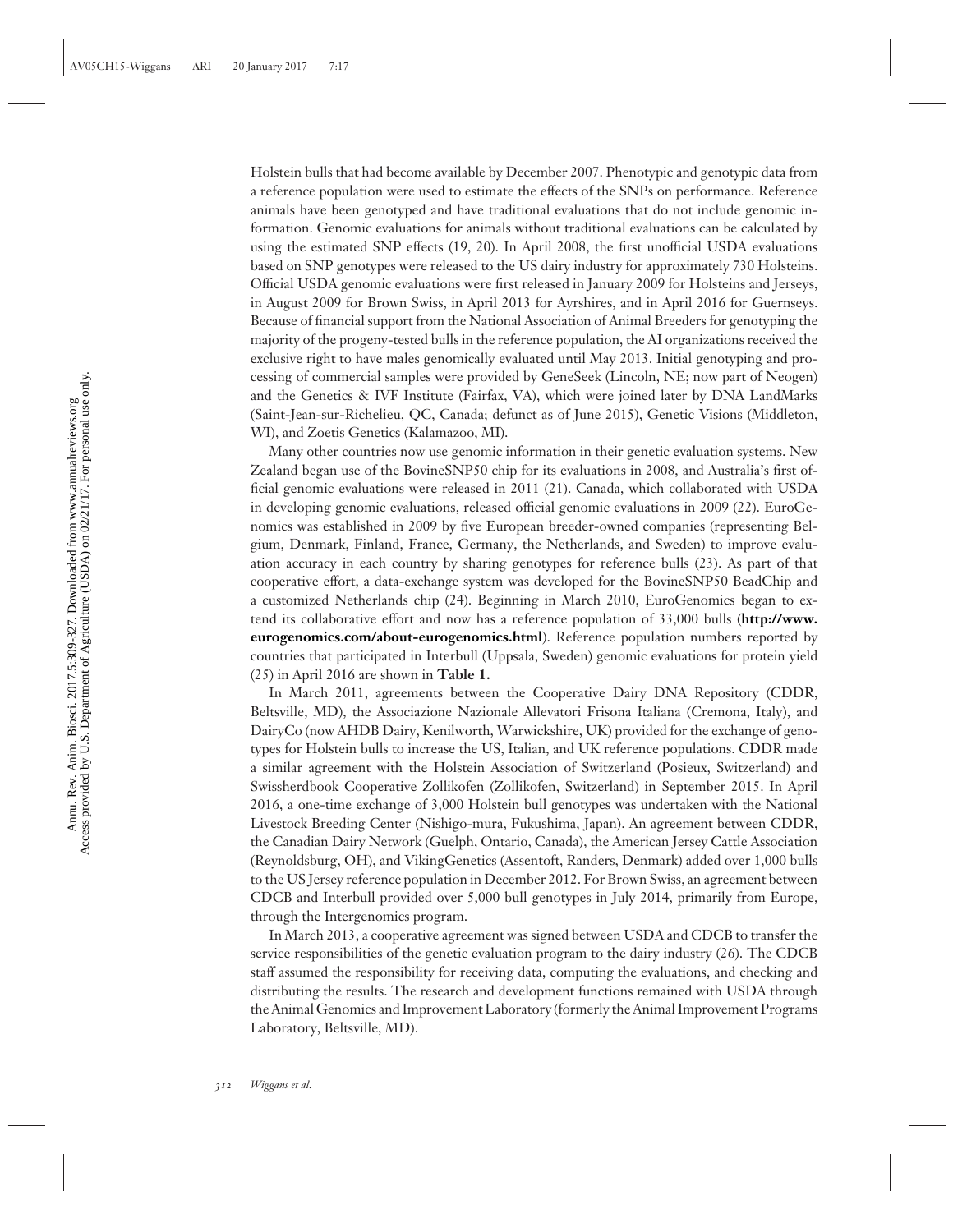**Country Canada Germany Denmark– Finland– Sweden France Italy Netherlands United Kingdom Australia Belgium Spain Poland** Canada **29,101** Germany 1,970 **33,127** Denmark– Finland– Sweden 1,739 31,069 **31,747** France 2,010 27,947 27,587 **29,725** Italy 24,478 1,280 1,111 1,313 **24,805** Netherlands 2,074 28,823 28,353 25,251 1,353 **30,222** United Kingdom 25,919 1,779 1,578 1,803 24,263 1,868 **26,206** Australia 510 382 368 374 305 478 511 **3,369** Belgium 1,207 889 799 865 673 897 771 223 **2,493** Spain 1,694 30,318 30,116 27,636 1,130 27,836 1,522 357 804 **30,898** Poland 139 2,498 2,622 2,567 137 216 164 107 175 2,631 **2,748**

**Table 1 Numbers of Holstein bulls in reference populations of countries that participated in Interbull genomic evaluations for protein yield in April 2016a**

aData reported by Interbull (25); reference population size in bold on diagonal, and bulls in common between reference populations below diagonal.

## **CURRENT US GENOMIC EVALUATION SYSTEM**

## **Nomination**

Since genomic evaluations became official in 2009, genotypes that are usable for genetic evaluations have been received for over 1 million animals (**Table 2**). The availability of lower-cost chips has made whole-herd genotyping common and has led to a preponderance of females among the genotyped animals (**Figure 1**). From May 2015 through April 2016, almost 359,000 lowdensity chip genotypes (319,918 Holstein and 38,883 Jersey) received by USDA were usable for the calculation of genetic evaluations; 91% of those genotypes were for females (27). With the popularity of genotyping chips, SNPs are gradually replacing microsatellites for parentage verification.

As of April 2016, eight AI organizations, four breed associations, three genotyping laboratories, and the National Association of Animal Breeders had met quality certification requirements and been designated by CDCB as nominators of animals to receive genomic evaluations (28). These nominators arrange for a DNA sample to be collected and sent to a genotyping laboratory (29). Many samples are bar-coded, which facilitates sample processing at the genotyping laboratory. The nominator is expected to enter information for each animal in a database maintained by CDCB before the DNA sample reaches the genotyping laboratory. The nomination is through either a web interface or pedigree records that contain sample identification. The breed associations use the pedigree record option for nearly all their nominations, as do the larger genotyping laboratories and several of the larger AI organizations. All nominators use a query for confirmation, updates, and problem resolution. The goal of the nomination process is to have pedigree information for an animal in the database before its genotype arrives and to assist in matching the identification associated with the genotype with the animal's information in the database.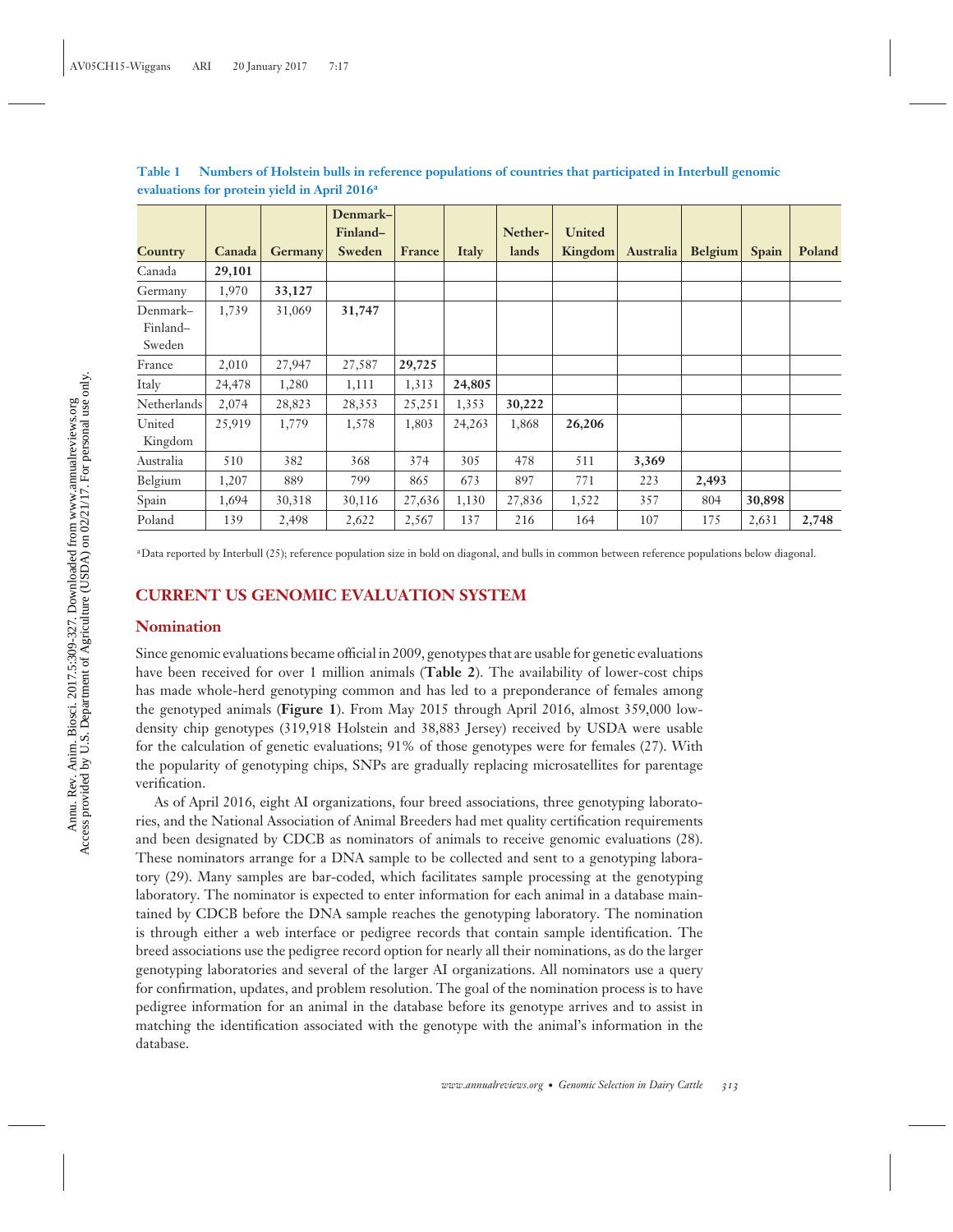|              | Chip density of $<$ 40,000 markers |         |              |         | Chip density of $\geq 40,000$ markers |        |        |        |          |       |            |
|--------------|------------------------------------|---------|--------------|---------|---------------------------------------|--------|--------|--------|----------|-------|------------|
|              | Young                              |         | Old          |         | Young                                 |        | Old    |        | Imputed  |       |            |
|              |                                    |         |              |         |                                       |        |        |        |          |       | <b>All</b> |
| <b>Breed</b> | Male                               | Female  | Male         | Female  | Male                                  | Female | Male   | Female | Young    | Old   | genotypes  |
| Ayrshire     | 155                                | 2,540   | 22           | 91      | 709                                   | 1,139  | 740    | 60     | 14       | 22    | 5,492      |
| Brown        | 1,573                              | 2,265   | 29           | 1,525   | 7,830                                 | 186    | 6,389  | 196    | 221      | 117   | 20,331     |
| Swiss        |                                    |         |              |         |                                       |        |        |        |          |       |            |
| Guernsey     | 4                                  | 1,338   | $\mathbf{0}$ | 191     | 115                                   | 22     | 451    | 340    | $\Omega$ | 12    | 2,473      |
| Holstein     | 83,623                             | 649,752 | 136          | 194.656 | 59,599                                | 43,966 | 30,935 | 33,648 | 1,713    | 3,514 | 1,101,542  |
| Jersey       | 9,889                              | 69,077  | 37           | 46,688  | 4,839                                 | 913    | 4,770  | 1,946  | 53       | 304   | 138,516    |
| All          | 95,244                             | 724,972 | 224          | 243,151 | 73,092                                | 46,226 | 43,285 | 36,190 | 2,001    | 3,969 | 1,268,354  |

## **Table 2 Genotype counts for April 2016 US genomic evaluations of dairy cattle<sup>a</sup>**

aGenotype counts are grouped by density of genotyping chip, animal age, and animal sex. Counts for imputed genotypes also are shown and are grouped by animal age. Animal age was determined by lack (young) or presence (old) of phenotypic information (inclusion in the reference population). Data reported by the Council on Dairy Cattle Breeding (27).

## **Genotyping**

The genotyping laboratories extract DNA from the sample. In 2015, DNA sources sent to the laboratories included tissue (64%), hair (31%), blood (2%), nasal swabs (*<*1%), and semen (*<*1%); 3% of DNA sources were unknown (G.R. Wiggans, unpublished observations). Amplification and fragmentation of the DNA, hybridization to a genotyping chip, labeling, and genotype detection take three days. Data generated from a laser reader are clustered to determine SNP genotypes (30). The SNP genotypes and corresponding identification information are transferred to CDCB.



#### **Figure 1**

Number of genotyped animals included in US genomic evaluations for dairy cattle since January 2009. Official US genomic evaluations were first released to the dairy industry in January 2009 for Holsteins and Jerseys, in August 2009 for Brown Swiss, in April 2013 for Ayrshires, and in April 2016 for Guernseys. Data for figure generation were reported by the Council on Dairy Cattle Breeding (27). Months without data represent months in which official evaluations were not released.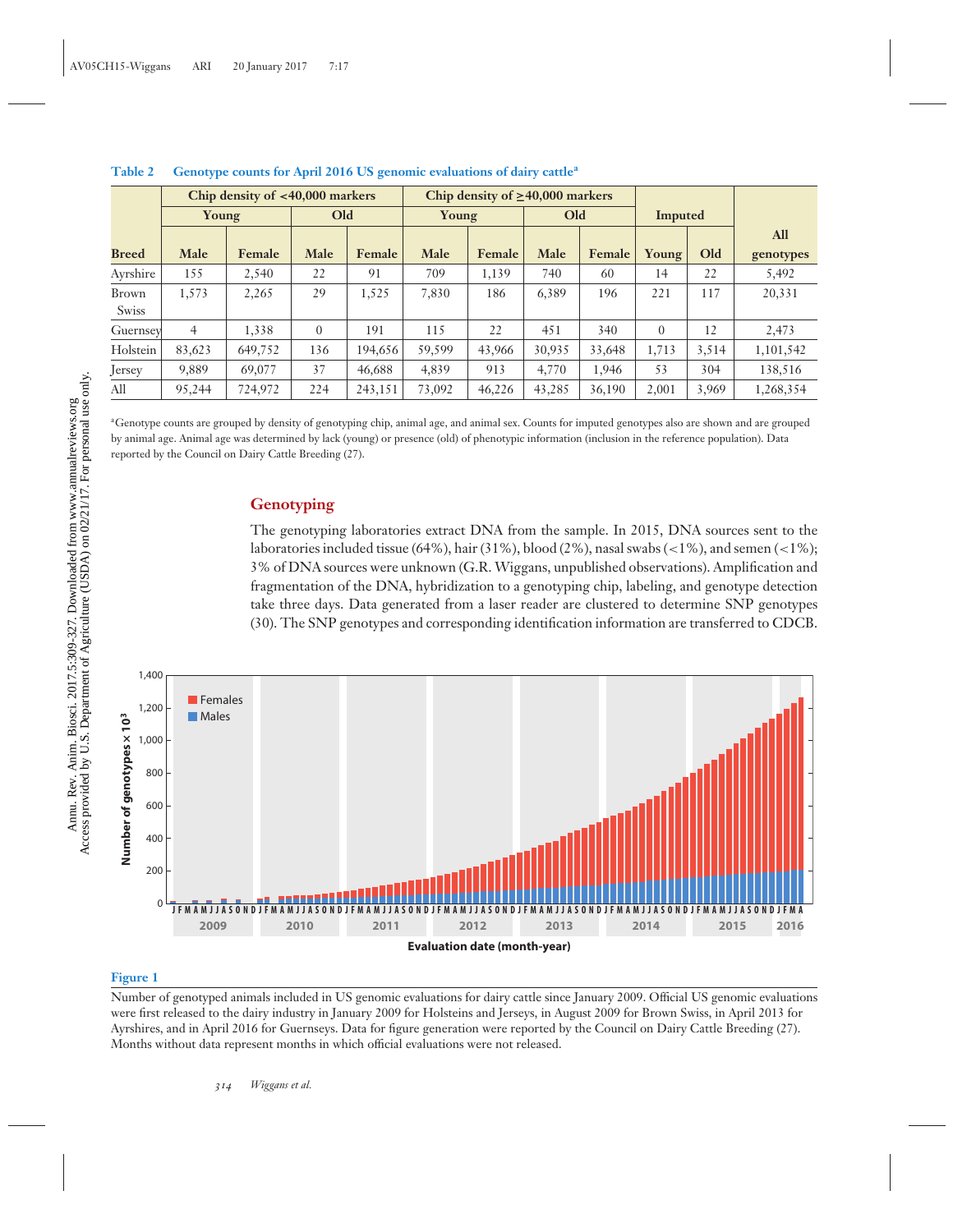## **Genotype Storage and Validation**

The genotype database can store multiple genotypes for an animal (29). Chip identification and sample location on the chip are used to identify a sample uniquely. This method of identification was chosen because errors in sample collection and labeling as well as upgrading an animal's genotype from lower to higher density can lead to multiple genotypes for the same animal. Genotypes are checked on an animal basis for call rate and parent-progeny conflicts. Through comparison with all other animal genotypes, a conflict also is designated if a parent-progeny relationship is found that was not found in the pedigree. A report is returned to the genotyping laboratory for any SNP with a call rate of less than 90%, a departure from Hardy-Weinberg equilibrium (the difference between the number of observed and expected animals with heterozygous genotypes), or parent-progeny conflicts of more than 2%. Those checks are used to measure genotype quality, and the genotyping laboratories are requested to investigate any submission with more than 10 SNPs that do not meet one of the quality measures. Based on initial submission results, laboratories often are successful in reclustering problematic SNPs to reduce the number of SNP conflicts. As new chips are added and enough data have accumulated, SNPs are checked on a chip basis; SNPs from one chip may be excluded from use, whereas those from another may be used. The database allows for storage of genotypes from chips with differing numbers of SNPs; currently, 21 chips are supported. Although comparisons of SNP genotypes from different chips are supported, they are limited to SNPs in common.

Many conflicts related to animal identification can be resolved. If a genotype indicates that the sire listed in the pedigree is not correct, an alternative sire may be suggested. Identical genotypes for two animals often are the result of embryo splits or identical twins. Bulls have only one X chromosome; therefore, their genotypes for X-specific SNPs appear to be homozygous, a characteristic that can be used for sex validation. However, some cows inherit both of their X chromosomes from the same male ancestor and can appear to be male; their genotypes are accepted if a common male ancestor can be found. All genotyping chips except the BovineSNP50 include Y-specific SNPs, which are used in sex validation. Usability of genotypes is evaluated whenever the pedigree of a genotyped animal changes.

Genotypes are checked using breed-specific markers to verify that the reported breed matches the animal's actual breed as part of routine data edits. An animal's breed is validated using SNPs that are nearly monomorphic in one breed and have fewer than 30% of animals homozygous for that allele in another breed. A total of 723 SNPs have been selected for breed validation: 267 for Holsteins, 223 for Jerseys, 200 for Brown Swiss, 21 for Guernseys, and 12 for Ayrshires. The number of SNPs for which a genotype differs from the monomorphic genotype is counted separately for each breed. An animal is assumed to be a different breed or a crossbreed if the count for its specified breed is too high.

## **Genotype Preparation for Use in Genomic Evaluations**

The SNP genotypes for each animal are extracted from the database. During extraction, multiple genotypes for an individual animal are merged; preference is given to the genotype with the most SNPs that are usable for genomic evaluation. Genotypes for identical twins and animals from split embryos are harmonized. Currently, 60,671 SNPs are used for US genomic evaluations (31), but no one genotyping chip includes all those SNPs. Because genomic evaluation requires a genotype for every SNP, imputation (32) is used to fill in any missing SNP genotypes for all chips. Imputation involves splitting a genotype into paternally and maternally contributed chromosomes (haplotypes). The inheritance of haplotypes is traced and used to fill in any missing SNPs. If a pedigree source is not available, the most common haplotype that does not conflict is used. The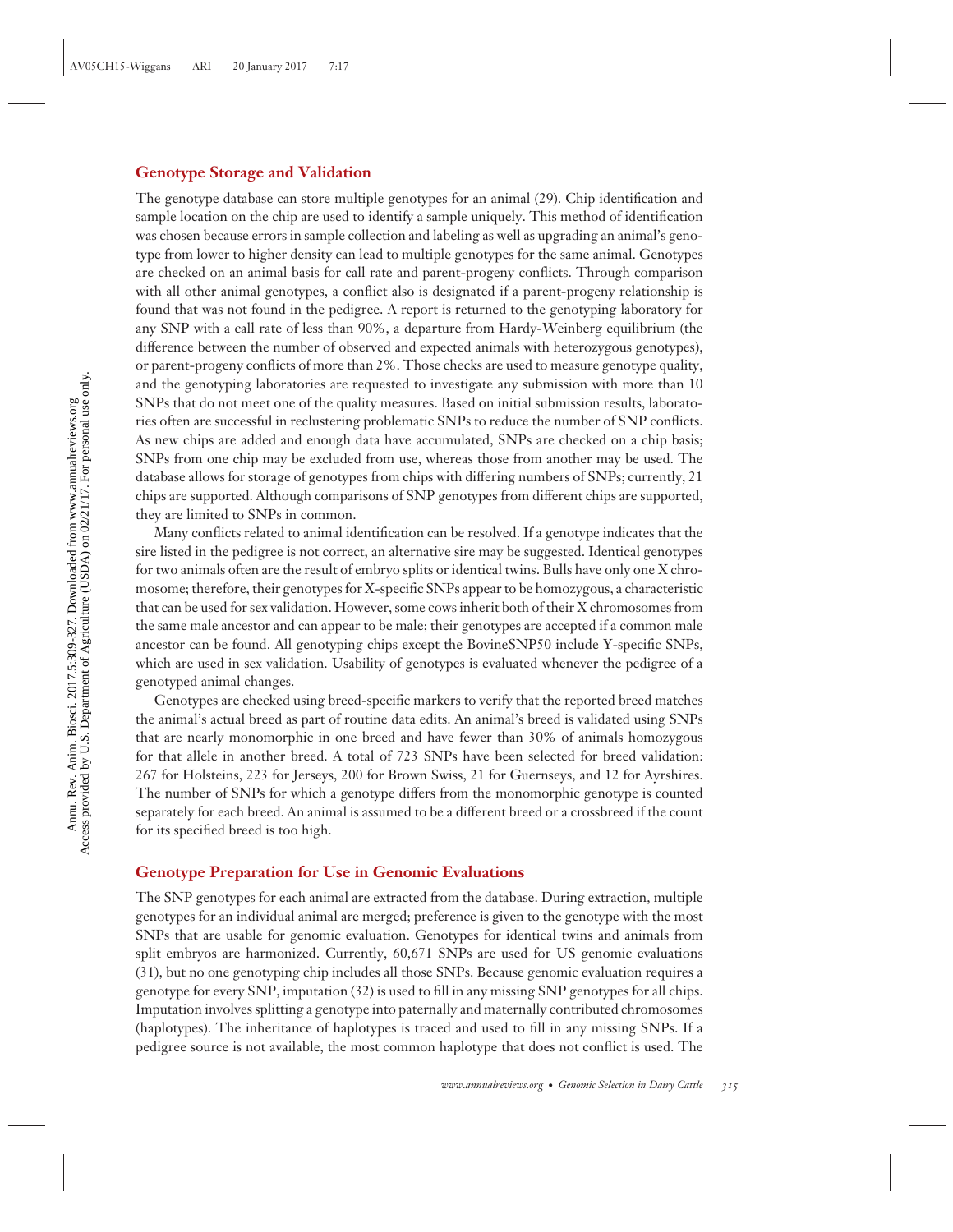findhap program (33) is used for imputation of genotypes included in US genomic evaluations. For dams without genotypes, genotypes are imputed if the number of genotyped progeny and mates is sufficient to reach a call rate of 90% on an allele basis; dams with imputed genotypes have been included in genomic evaluations since April 2010.

## **Estimation of Single-Nucleotide Polymorphism Effects**

The effect of each SNP on a traditional evaluation is estimated for over 30 traits (**Table 3**). The traditional evaluations are deregressed to make the data more like individual records. Then the deregressed traditional evaluations are regressed on each of the SNP genotypes (19), where the genotypes are expressed as the count for one of the alleles (0, 1, or 2). The solution is the effect on each trait from replacing one allele in the SNP genotype with the other allele. In addition to individual SNP effects, a polygenic effect is estimated to capture genetic variation not accounted for by SNPs (19).

Most SNPs have small effects that are distributed evenly across all chromosomes but are not necessarily the same for all dairy cattle breeds. The largest effects for milk and fat were found on chromosome 14 for Holsteins and Jerseys (but not for Ayrshires and Brown Swiss); those effects were associated with the *DGAT1* (diacylglycerol O-acyltransferase 1) gene (34). An increased effect for protein was also found on chromosome 14 for Jerseys. Methods to visualize SNP effects have been developed (35), andManhattan plots of the effects for all evaluated SNPs are available through CDCB for traits of economic importance depending on breed (36). **Figure 2** shows a Manhattan plot for SNP effects included in December 2015 US genomic evaluations for Holstein net merit, a genetic-economic selection index for lifetime profitability based on yield, conformation, health, and fertility traits (37, 38).

## **Calculation of Genomic Evaluations**

An animal's genomic evaluation includes a genomic prediction (estimates of SNP and polygenic effects) as well as information from traditional evaluations that was not already included in the genomic information. To determine what traditional information was accounted for by genomics, a traditional evaluation is calculated only for the animals with genotypes (subset evaluation). The genomic prediction, traditional evaluation, and subset evaluation are combined through a selection index (20).

## **Measure of Evaluation Accuracy**

Reliability is the accuracy measure for evaluations and shows how much information contributes to an evaluation. For genomic evaluations, reliability includes daughter equivalents from genomics, parent average, and other information from traditional evaluations not accounted for through genomics. The genomic contribution is approximated by a function of the weighted sum of the genomic relationships of the animal with the reference population; the weight is the reliability with the component for parent average removed (39). Because genomic relationships with reference animals and their evaluation reliability are the primary accuracy determinants, the genomic contribution is lower for less-related animals (e.g., those with foreign ancestors or subsets that contribute little to the current population).

To have SNP call rate affect reliability, reliabilities are converted to daughter equivalents and discounted if the call rate is low or if accuracy decreases because of imputation (29). The discounted daughter equivalents then are converted back to reliabilities. In May 2016, reliabilities for official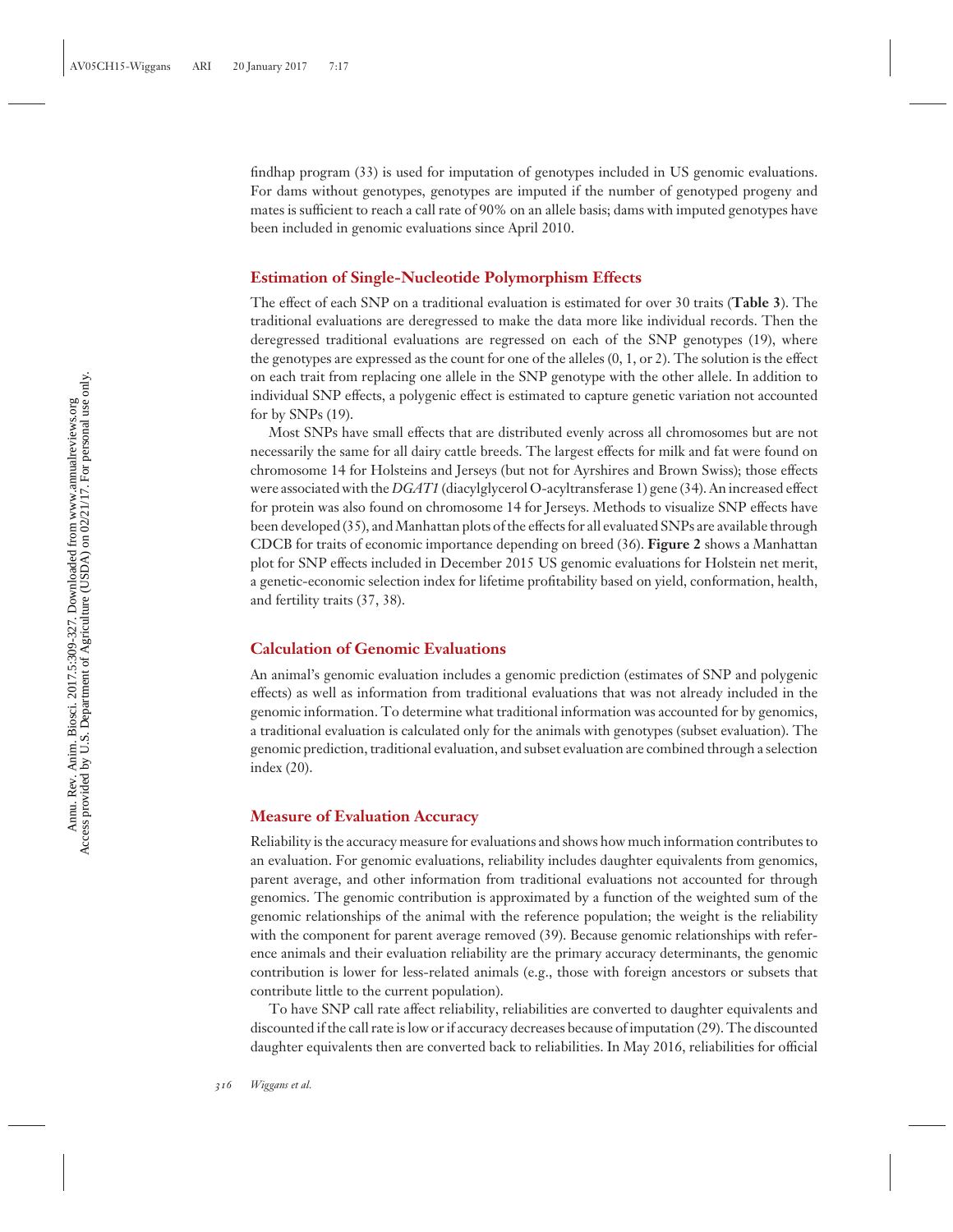|                              |              | <b>Brown</b> |                 |              |              |
|------------------------------|--------------|--------------|-----------------|--------------|--------------|
| Trait                        | Ayrshire     | <b>Swiss</b> | <b>Guernsey</b> | Holstein     | Jersey       |
| Milk (kg)                    | $\checkmark$ | $\checkmark$ | ✓               | $\checkmark$ | ✓            |
| Fat (kg)                     | $\checkmark$ | ✓            | ✓               | $\checkmark$ | ✓            |
| Protein (kg)                 | $\checkmark$ | $\checkmark$ | $\checkmark$    | $\checkmark$ | ✓            |
| Fat (%)                      | $\checkmark$ | ✓            | $\checkmark$    | $\checkmark$ | $\checkmark$ |
| Protein (%)                  | $\checkmark$ | $\checkmark$ | $\checkmark$    | $\checkmark$ | ✓            |
| Productive life (months)     | $\checkmark$ | $\checkmark$ | $\checkmark$    | ✓            | ✓            |
| Somatic cell score           | ✓            | $\checkmark$ | ✓               | ✓            | ✓            |
| Daughter pregnancy rate (%)  | ✓            | ✓            | ✓               | ✓            | ✓            |
| Sire calving ease            |              | $\checkmark$ |                 | ✓            |              |
| Daughter calving ease        |              | ✓            |                 | $\checkmark$ |              |
| Sire stillbirth rate (%)     |              |              |                 | $\checkmark$ |              |
| Daughter stillbirth rate (%) |              |              |                 | $\checkmark$ |              |
| Heifer conception rate (%)   | ✓            | ✓            | ✓               | $\checkmark$ | ✓            |
| Cow conception rate (%)      | $\checkmark$ | $\checkmark$ | $\checkmark$    | $\checkmark$ | $\checkmark$ |
| Final score                  | ✓            | ✓            | $\checkmark$    | $\checkmark$ | ✓            |
| Stature                      | $\checkmark$ | $\checkmark$ | $\checkmark$    | $\checkmark$ | ✓            |
| Strength                     | $\checkmark$ | ✓            | $\checkmark$    | $\checkmark$ | ✓            |
| Body depth                   |              |              |                 | $\checkmark$ |              |
| Dairy form                   | $\checkmark$ | $\checkmark$ | $\checkmark$    | $\checkmark$ | ✓            |
| Rump angle                   | $\checkmark$ | $\checkmark$ | $\checkmark$    | $\checkmark$ | ✓            |
| Rump width                   | $\checkmark$ | $\checkmark$ | $\checkmark$    | $\checkmark$ | ✓            |
| Rear legs (side view)        | ✓            | $\checkmark$ | ✓               | $\checkmark$ | ✓            |
| Rear legs (rear view)        |              | ✓            |                 | $\checkmark$ |              |
| Foot angle                   | $\checkmark$ | $\checkmark$ | $\checkmark$    | $\checkmark$ | $\checkmark$ |
| Feet and legs composite      |              |              |                 | $\checkmark$ |              |
| Fore udder attachment        | $\checkmark$ | $\checkmark$ | ✓               | $\checkmark$ | ✓            |
| Rear udder height            | $\checkmark$ | $\checkmark$ | $\checkmark$    | $\checkmark$ | ✓            |
| Udder cleft                  | $\checkmark$ | $\checkmark$ | $\checkmark$    | $\checkmark$ | ✓            |
| Udder depth                  | $\checkmark$ | $\checkmark$ | ✓               | $\checkmark$ | ✓            |
| Front teat placement         | ✓            | ✓            | ✓               | $\checkmark$ | ✓            |
| Rear teat placement          |              |              |                 | $\checkmark$ |              |
| Teat length                  | $\checkmark$ | ✓            | $\checkmark$    | $\checkmark$ | $\checkmark$ |

**Table 3 Dairy cattle traits that are evaluated genomically in the United States by breed**

predicted transmitting abilities for milk yield based on all genotype densities ranged from 73% to 79% for 96% of young Holstein bulls (**Figure 3**).

The increase in evaluation reliability of Holsteins from including genomic information (**Table 4**) can be observed by comparing August 2011 traditional parent averages for young bulls without daughter information, their August 2011 genomic evaluations that include SNP and polygenic effects (estimated from the August 2011 reference population and traditional parent average), and their December 2014 daughter deviations deregressed from traditional evaluations. Mean reliability for August 2011 genomic evaluations of young Holstein bulls across all yield, health, and fertility traits was 68%, and reliability gains over parent average ranged from 8 (sire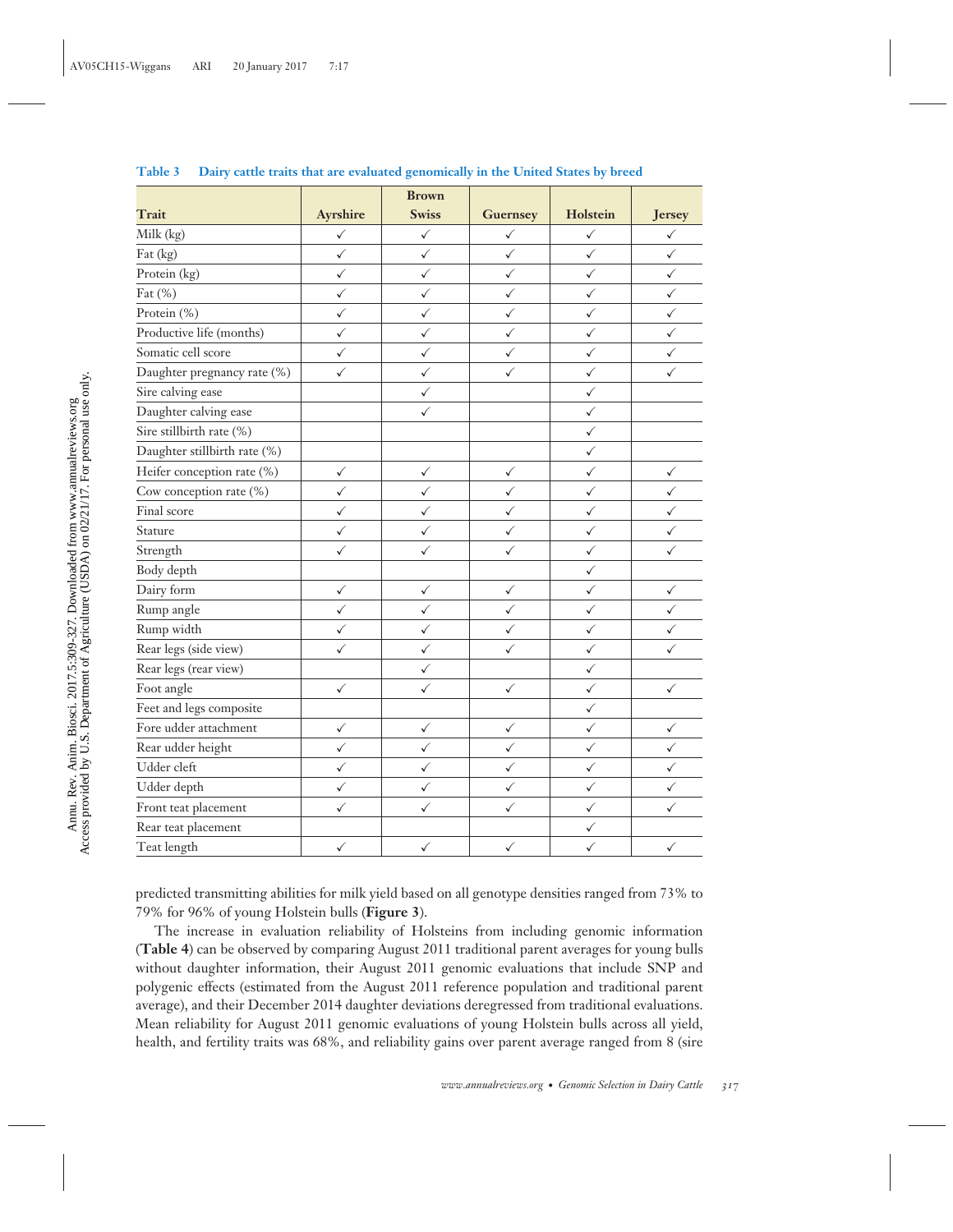

## **Figure 2**

Manhattan plot of single-nucleotide polymorphism (SNP) effects included in December 2015 US genomic evaluations for Holstein net merit. Absolute values of effects for markers on the same chromosome are plotted in the same color; the pseudo-autosomal region of the X chromosome is designated as P. The distribution of SNP effects is useful for identifying which SNPs have a large effect on a trait. For example, a SNP on chromosome 14 is in close linkage with the *DGAT1* (diacylglycerol O-acyltransferase 1) gene in Holsteins and Jerseys. More details about such plots may be found in Cole & VanRaden (35).



#### **Figure 3**

Reliabilities for predicted transmitting abilities for milk yield of young Holstein bulls. These bulls were born since June 2011 and had no traditional evaluation as of May 2016. Update of data in Wiggans et al. (29).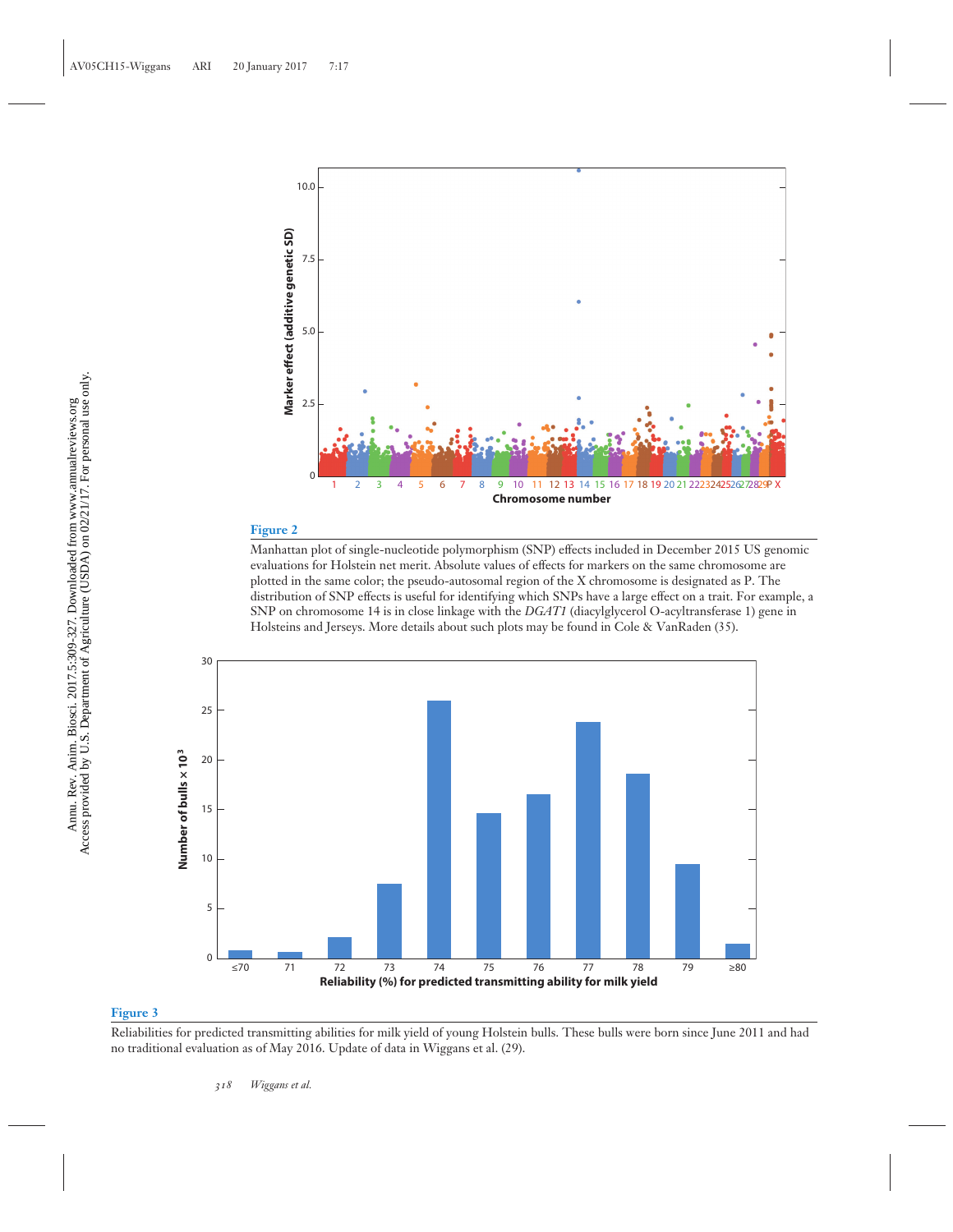|                              |                             |            |                      | <b>Coefficient of</b> |            |                   |              |
|------------------------------|-----------------------------|------------|----------------------|-----------------------|------------|-------------------|--------------|
|                              | August 2011 reliability (%) |            | determination (x100) |                       |            |                   |              |
|                              | Parent                      | Genomic    |                      | Parent                | Genomic    | <b>Regression</b> |              |
| Trait                        | average                     | evaluation | Gainb                | average               | evaluation | coefficient       | <b>Biasc</b> |
| Milk (kg)                    | 38.5                        | 72.5       | 34.0                 | 28.2                  | 56.8       | 0.99              | $-73.1$      |
| Fat (kg)                     | 38.5                        | 72.2       | 33.8                 | 23.8                  | 52.4       | 0.87              | $-1.7$       |
| Protein (kg)                 | 38.4                        | 63.3       | 24.9                 | 30.6                  | 51.3       | 0.89              | $-1.6$       |
| Fat $(\%)$                   | 38.5                        | 96.9       | 58.5                 | 24.6                  | 73.0       | 1.11              | 0.0          |
| Protein (%)                  | 38.4                        | 87.4       | 49.0                 | 29.8                  | 71.6       | 0.95              | 0.0          |
| Productive life (months)     | 32.7                        | 66.5       | 33.8                 | 27.4                  | 47.3       | 1.19              | $-1.1$       |
| Somatic cell score           | 35.3                        | 71.5       | 36.2                 | 19.0                  | 44.5       | 1.03              | 0.3          |
| Daughter pregnancy rate (%)  | 32.7                        | 57.9       | 25.2                 | 17.4                  | 30.2       | 1.32              | 0.1          |
| Sire calving ease            | 25.4                        | 49.7       | 24.4                 | 15.8                  | 31.9       | 0.79              | 0.0          |
| Daughter calving ease        | 14.0                        | 54.4       | 34.1                 | 5.6                   | 19.5       | 0.92              | $-1.8$       |
| Sire stillbirth rate (%)     | 24.6                        | 30.7       | 7.8                  | 12.9                  | 18.0       | 0.71              | $-0.1$       |
| Daughter stillbirth rate (%) | 29.5                        | 75.5       | 57.0                 | 8.1                   | 24.4       | 1.09              | 0.0          |
| Final score                  | 36.9                        | 62.1       | 25.2                 | 17.7                  | 35.1       | 0.80              | $-0.2$       |
| Stature                      | 38.8                        | 74.3       | 35.4                 | 28.2                  | 58.6       | 1.00              | $-0.3$       |
| Strength                     | 38.0                        | 72.2       | 34.2                 | 18.9                  | 44.4       | 0.98              | $-0.1$       |
| Body depth                   | 38.2                        | 73.7       | 35.5                 | 21.6                  | 48.3       | 0.96              | $-0.2$       |
| Dairy form                   | 38.0                        | 75.8       | 37.7                 | 21.6                  | 50.5       | 1.06              | $-0.3$       |
| Rump angle                   | 38.4                        | 75.1       | 36.7                 | 17.0                  | 47.8       | 1.04              | 0.0          |
| Rump width                   | 37.7                        | 69.9       | 32.3                 | 20.4                  | 44.8       | 0.95              | $-0.2$       |
| Rear legs (side view)        | 37.9                        | 61.9       | 24.0                 | 21.5                  | 38.5       | 0.98              | $-0.1$       |
| Rear legs (rear view)        | 36.7                        | 60.9       | 24.2                 | 6.6                   | 20.7       | 0.87              | $-0.1$       |
| Foot angle                   | 37.3                        | 57.6       | 20.3                 | 21.7                  | 34.6       | 0.81              | $-0.1$       |
| Feet and legs composite      | 37.1                        | 56.5       | 19.4                 | 7.0                   | 18.2       | 0.72              | $-0.2$       |
| Fore udder attachment        | 38.1                        | 75.9       | 37.8                 | 19.0                  | 47.7       | 1.00              | $-0.3$       |
| Rear udder height            | 37.9                        | 62.7       | 24.7                 | 21.0                  | 38.6       | 0.90              | $-0.1$       |
| Udder cleft                  | 37.7                        | 61.8       | 24.1                 | 23.6                  | 40.2       | 0.99              | $-0.2$       |
| Udder depth                  | 38.6                        | 84.1       | 45.5                 | 13.3                  | 50.7       | 1.08              | $-0.3$       |
| Front teat placement         | 38.2                        | 72.6       | 34.5                 | 15.1                  | 41.6       | 1.03              | $-0.3$       |
| Rear teat placement          | 38.0                        | 72.3       | 34.3                 | 15.6                  | 40.8       | 1.13              | $-0.3$       |
| Teat length                  | 38.3                        | 71.5       | 33.2                 | 24.2                  | 50.7       | 1.07              | 0.0          |

## **Table 4 Increases in reliability of US genetic evaluations of Holsteins from including genomic information<sup>a</sup>**

aObserved reliabilities in August 2011 for traditional parent averages and genomic evaluations of young bulls without daughter information, coefficients of determination between August 2011 evaluations and December 2014 daughter deviations deregressed from traditional evaluations, coefficients for regression of December 2014 daughter deviations on August 2011 genomic evaluations, and bias in genomic evaluations by trait. Genomic evaluations include single-nucleotide polymorphism and polygenic effects estimated from an August 2011 reference population (genotyped animals with traditional evaluations) and August 2011 traditional parent averages. Update of data in Wiggans et al. (29).

bGenomic reliability minus parent-average reliability.

cDecember 2014 daughter deviation minus August 2011 genomic evaluation.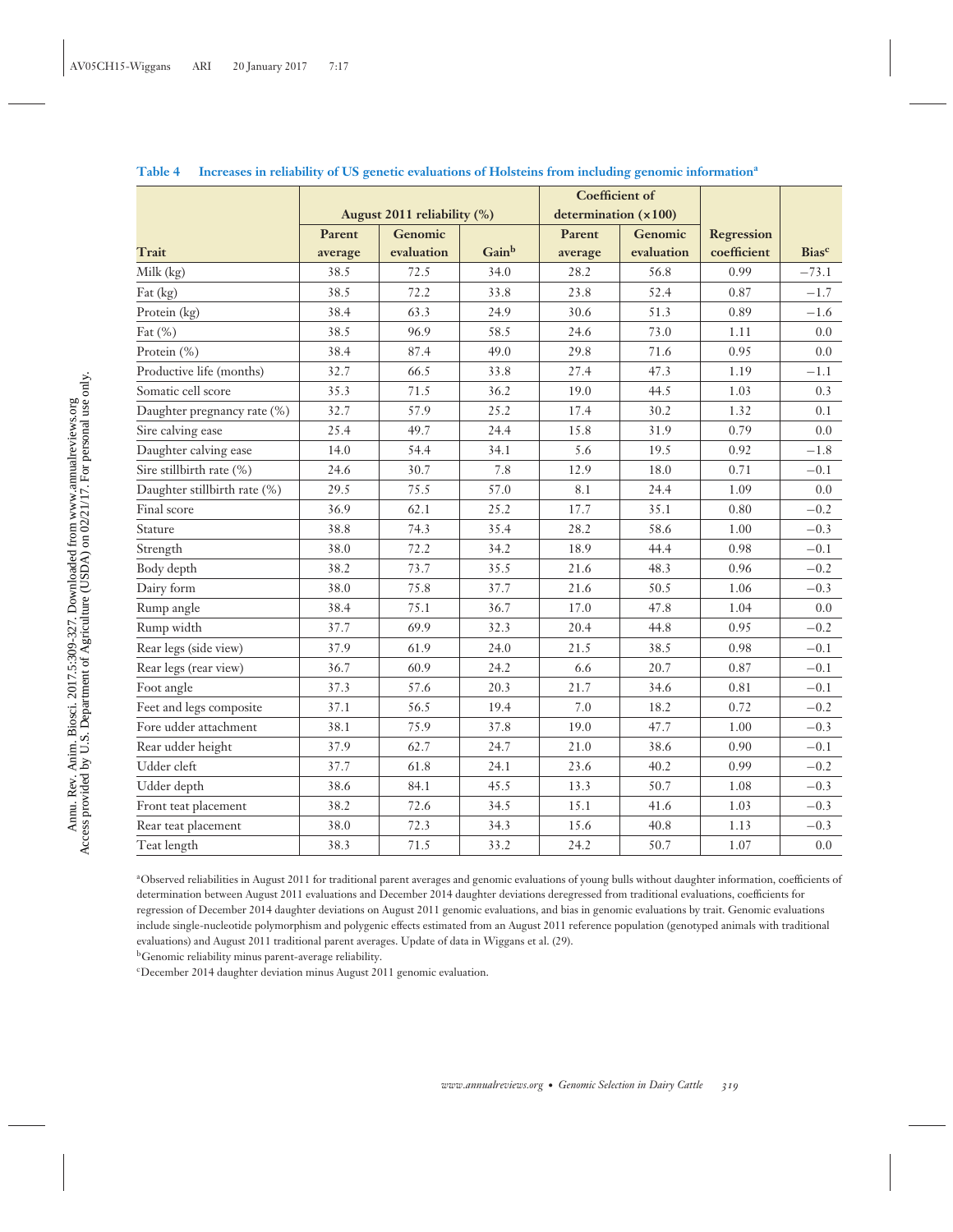stillbirth rate) to 59 (fat percentage) percentage units. A similar Holstein cutoff study conducted in September 2014 for heifer and cow conception rates (M.E. Tooker, unpublished data) reported reliability gains of 25 and 38 percentage points, respectively.

Coefficients of determination (**Table 4**) are a measure of the relationship between August 2011 evaluations and December 2014 deregressed daughter deviations. The coefficients of determination for Holsteins ranged from 6 (daughter calving ease) to 31 (protein yield) for parent average and from 18 (sire stillbirth rate) to 73 (fat percentage) for genomic evaluation. For both parent average and genomic evaluation, coefficients of determination were lower than respective reliabilities because reliability adjusts for differing amounts of information (error variance) and because selection had occurred in the genotyped population.

A regression coefficient close to one indicates that a one-unit difference in the genomic evaluation results in a one-unit change in the trait. Holstein coefficients for regression of December 2014 deregressed daughter deviations on August 2011 genomic evaluations (**Table 4**) ranged from 0.71 (feet and legs composite) to 1.32 (daughter pregnancy rate).

Bias in Holstein genomic evaluations was measured by subtracting August 2011 genomic evaluations from December 2014 deregressed daughter deviations (**Table 4**). A negative value indicates that the August 2011 genomic evaluation overestimated the December 2014 deregressed daughter deviation. Genomic evaluation underestimated later daughter deviation for only two traits (somatic cell score and daughter pregnancy rate). No bias was found for 6 of the 31 Holstein traits.

## **Distribution**

Official genomic evaluations for US dairy cattle are calculated monthly. At each triannual release (April, August, and December) of official traditional evaluations, all genomic evaluations are released. Between those releases, genomic evaluations are not released for marketed bulls to prevent fluctuation between official evaluations. Genomic evaluations of foreign bulls are provided only to the nominator and only until 15 months of age unless an AI service fee has been received by CDCB.

In 2014, USDA developed preliminary genomic evaluations (40) to enable earlier culling decisions by producers and to smooth the workloads of genotyping laboratories. Those evaluations are calculated weekly, and only newly genotyped animals (or those with conflicts that were corrected) are processed using SNP effects from the previous official evaluation. CDCB sends the preliminary evaluations to nominators, dairy records processing centers, and breed associations so that they can be transferred to animal owners. Preliminary evaluations are labeled as unofficial and are not allowed to be used for marketing animals or germplasm.

## **EFFECT OF GENOMIC SELECTION ON THE DAIRY INDUSTRY**

Genomic selection has profoundly affected genetic improvement of dairy cattle. Producers have accepted genomic evaluations as accurate indications of a bull's eventual daughter-based evaluation, and over half of matings are to young bulls with genomic evaluations. The AI organizations no longer rely on progeny-test herds to determine which bulls to market, and they purchase young bulls based on genomic evaluations. Both heifers and bulls are genotyped usually before they are one month old, and some embryos are genotyped before implantation. Herds that supply young bulls have had to specialize further to be competitive. With the nearly exclusive focus on high evaluations, embryo donors are highly selected, have genomic evaluations themselves, may have been purchased at high cost, and likely are virgin heifers. Genomic evaluations have reduced the concern about bias in the evaluations of top cows because the cow's own performance is not part of the genomic evaluation for a virgin heifer.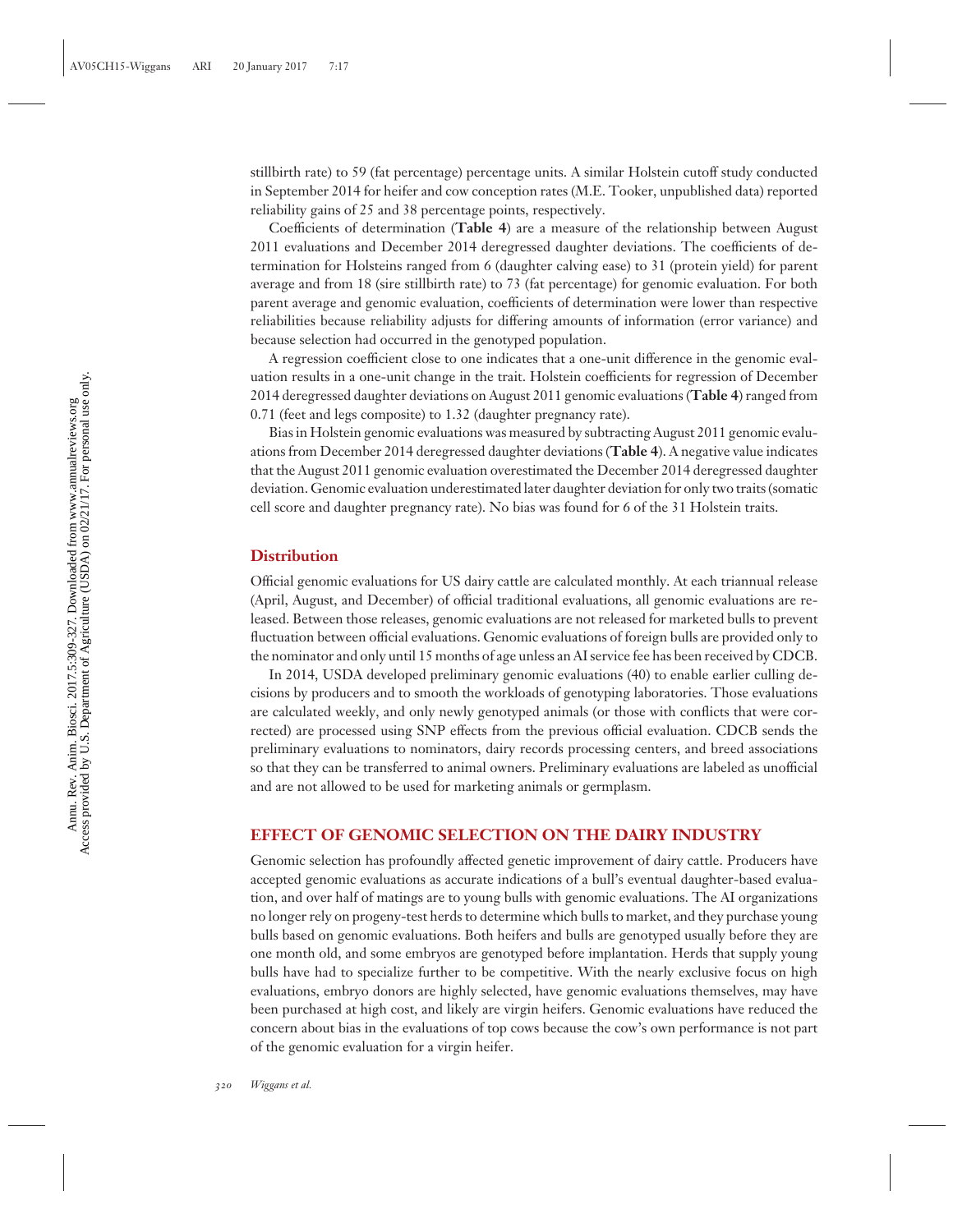

## **Figure 4** Ages of sires and dams of marketed Holstein bulls by bull birth year.

The age of parents of marketed bulls has steadily decreased since the start of genomic selection (**Figure 4**). The greatest decrease has been for bull sires because young bulls with genomic evaluations have replaced progeny-test bulls; all young bulls purchased by major AI organizations now are selected based on genomic evaluations. Similarly, virgin heifers are now the most common bull dams, and the ages of both sires and dams are near the biological minimum. These reductions in parent age for marketed bulls are the primary driver of the gain in the rate of genetic improvement because they have essentially halved the generation interval, thereby doubling the rate. The rate of improvement in average net merit has nearly doubled for Holstein bulls since the implementation of genomic evaluation in 2010 (**Figure 5**).

The benefit of genomics is greatest for traits with low heritability and ones that can be observed only late in life (such as longevity) because the increase in reliability provided by genomics is greatest for those traits (41). For cows, a genomic evaluation typically will have a higher reliability than would be achieved from their own records and has the advantage of being available shortly after birth. The industry requested weekly genomic evaluations because they are perceived as sufficiently accurate to select future replacements and allow culling of other females, thereby avoiding rearing costs.

Besides genetic evaluation, genomics can be used for pedigree discovery, determination of breed composition, mating programs, and tracking of inbreeding. If ancestors have been genotyped, pedigree information can be completed or corrected for many animals. In the United States, approximately 87% of bulls and 41% of cows had a probable maternal grandsire confirmed by genotypes submitted for genomic evaluation in 2014 (42, 43). Breed composition for crossbred animals can be estimated based on the breed-specific markers, and in 2016 USDA developed a breed base representation value to report the percentage of DNA contributed to an animal by each of the five breeds currently evaluated genomically (44). Controlling inbreeding is important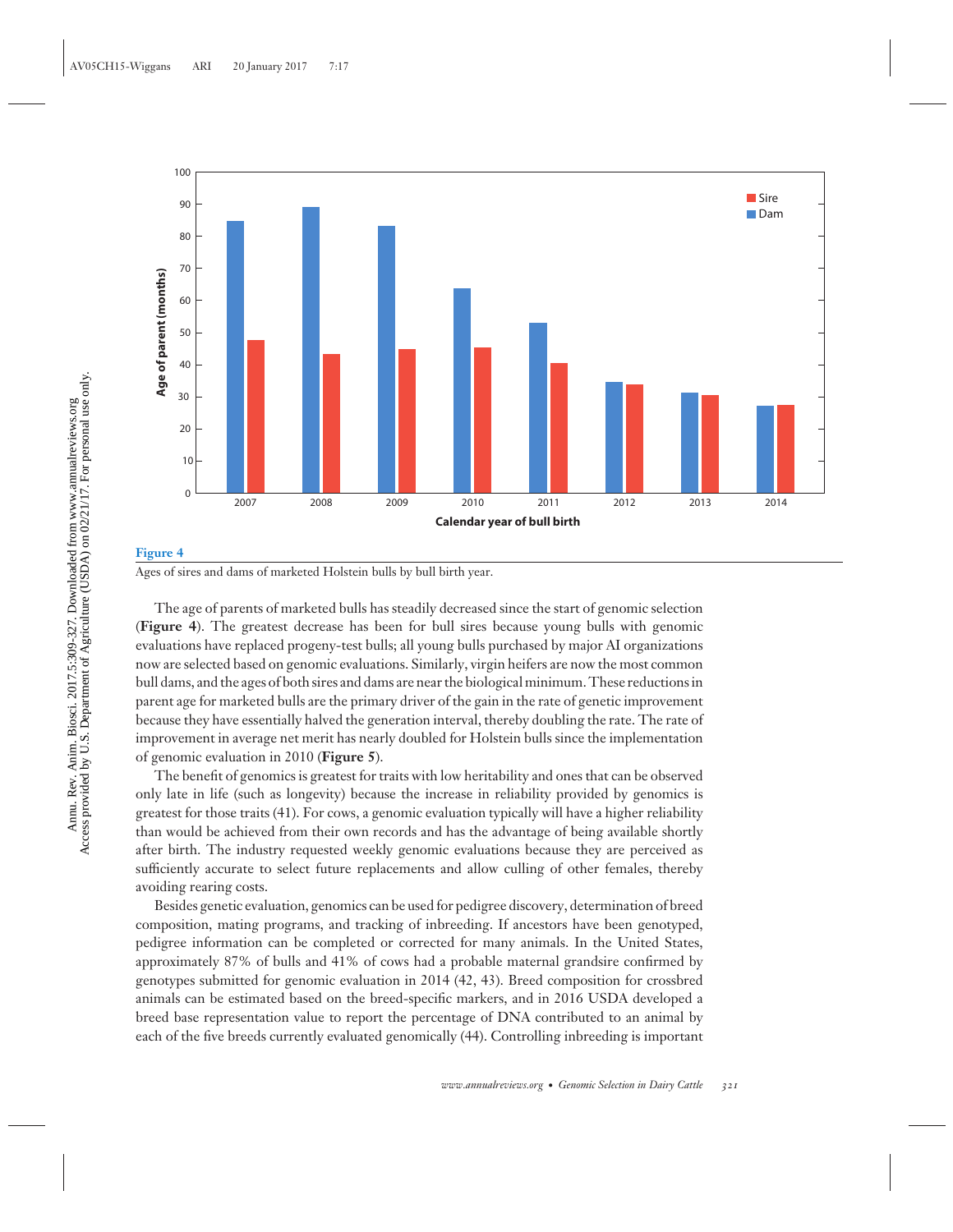

## **Figure 5**

Net merit in April 2015 of marketed US Holstein bulls that entered artificial-insemination service in 2000 and later. Net merit is a genetic-economic index that was developed as a lifetime profit function that uses actual incomes and expenses for traits of economic importance (37). The economic values and traits included in the net merit index are updated as needed to reflect changes in the dairy industry, and the latest revisions were made in 2014 (38). The data for figure generation were provided by the Council on Dairy Cattle Breeding (**<https://www.cdcb.us>**).

> because of its effects on production efficiency and fertility. Inbreeding for US Holstein cows born in 2015 is estimated to be 6.6% (45) (**Figure 6**). Genomic inbreeding is easy to estimate and can be used to control inbreeding in the next generation of animals by computing genomic relationships for potential mate pairs through mating programs (46).

> Another benefit of genomics is the detection of carriers of undesirable recessive characteristics. A routine part of imputation is phasing the genotype into maternal and paternal haplotypes. If a particular haplotype is never found to be homozygous even though homozygotes are expected based on haplotype frequencies, that haplotype may be a recessive lethal (47). Where carrier sires are detected to have reduced fertility, a haplotype affecting fertility is declared (48). The imputation process is able to predict carrier status for other gene tests based on the tested population.

## **FUTURE OF GENOMIC SELECTION IN DAIRY CATTLE**

The competition for position in the market based on animal rankings for genomic merit is fierce and includes genetics companies from around the globe. In North America, more than \$14 million has been spent on genomic selection guided by SNP chips, and the pace of genotype testing is not diminishing. Even with all this investment and incredible gains in genetic improvement, the dairy industry is faced with several challenges that will require further adoption of new technologies to solve.

First, potential noise in the genomic evaluation system could be addressed by whole-herd parentage. Incorrect parentage can be as high as 20% in some herds. However, no economically feasible testing for parentage is available yet that is attractive to breed associations and producers alike.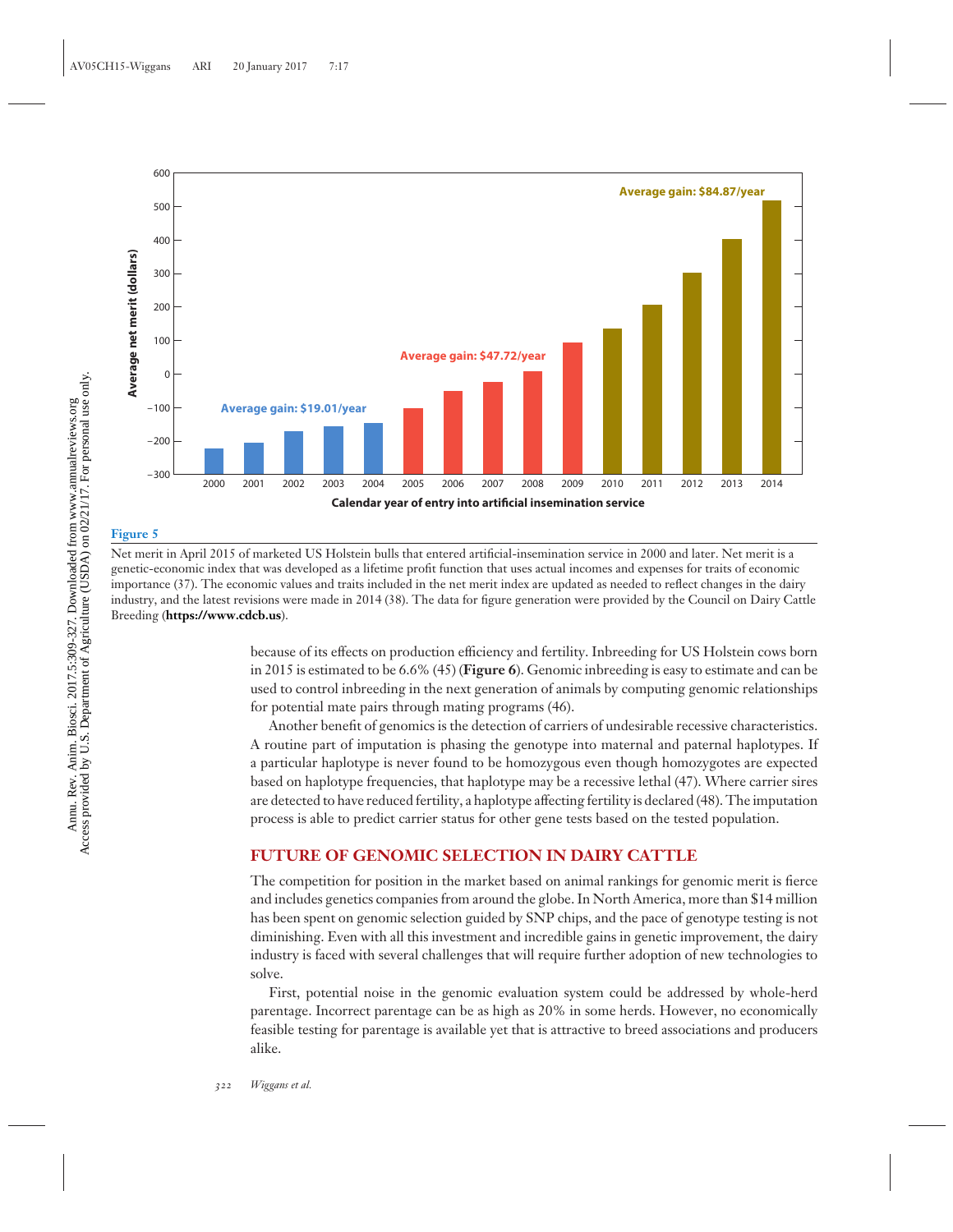

### **Figure 6**

Inbreeding trends in April 2016 for US Holstein cows born since 2000. Current inbreeding reflects the accumulation of inbreeding from past selection; expected future inbreeding indicates the average inbreeding that would occur from random matings within breed. The data for figure generation can be found at **<https://www.cdcb.us/eval/summary/inbrd.cfm>**.

The current state of genomic prediction has also diminished the value of milk recording. If the dairy industry reduces recording of yield data, a long-term negative effect on the future accuracy of genomic selection is possible. In contrast, the amount of on-farm data collected for other functional traits is growing. However, those data are not always captured in a centralized database. Big-data organizational issues will continue to be challenging for the dairy industry, as well as reconciling the intellectual property assets associated with research discoveries from new phenotypic data and sharing of those data within the current genomic selection systems available to producers. For example, integrating genomic selection with new phenotypes like feed efficiency, nitrogen excretion, reproductive longevity and efficiency, immune response to bovine respiratory disease and bacterial infection of the mammary gland, and resistance to heat stress has potentially tremendous value to producers. Such traits provide options for better selection of animals that fit their production environment and are a means to increase efficiency and profit margins.

To address some of these issues, the investment in genomics has expanded beyond SNP chip tools and now includes funds for developing new diagnostics for phenotype and whole-genome sequencing.Whole-genome sequencing can lead to refinements in selection methods for mates and possibly allow genotyping by sequencing to replace linkage disequilibrium methods for genomic selection. Because genotyping by sequencing makes possible the coverage of large portions of the genome and varying genotype quality by individual, it may have some potential advantages for genomic selection in livestock. Accuracy of genomic evaluations could be improved by increasing the size of reference populations, and selection intensity could be increased by genotyping a larger number of selection candidates (49).

Before genotyping by sequencing becomes a reality, other less challenging methods from a big-data perspective are being attempted. More than \$3 million has already been invested globally in whole-genome resequencing of the most influential bulls in the popular dairy breeds, with several potential outcomes. First, one hypothetical way to increase accuracy of genomic selection is to select animals based on the genotypes of their quantitative trait nucleotides. Sequence data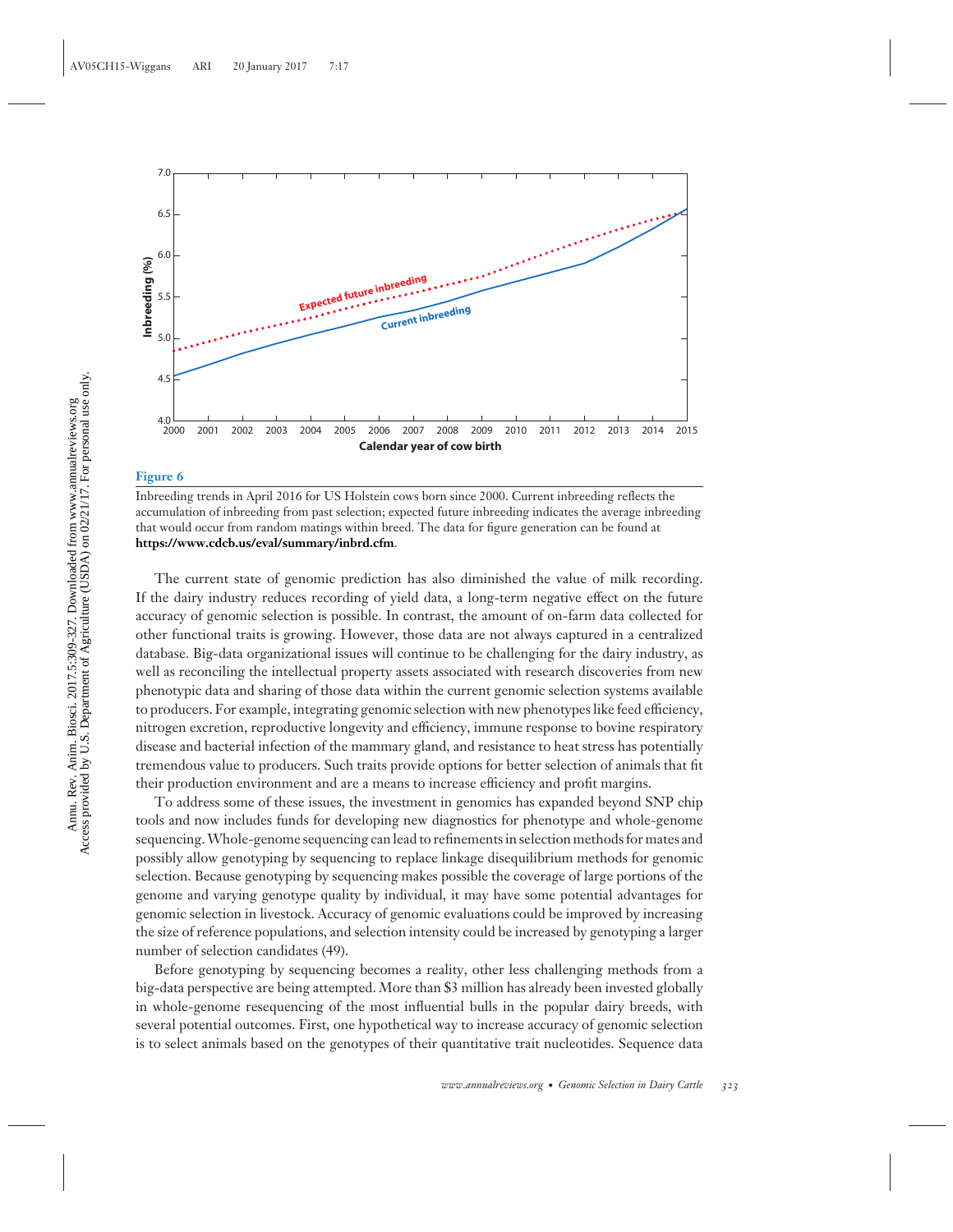provide a means to investigate underlying mutations for quantitative trait nucleotides. Sequence data can also be used to improve imputation from low- or medium-density SNP chips to the high density of sequence-based genotypes prior to genomic evaluation. The impact of such new methods would be to reduce costs of genomically screening animals while increasing selection accuracy. Sequence data from influential bulls also is a resource for investigating gain- and lossof-function polymorphisms.

One additional technology that has great potential for changing the direction and intensity of selection is the use of nucleases to edit the genome (50). Obvious candidates for application of this technology are editing elite genetics within the horned dairy breeds for polledness to address an animal welfare issue (51) and introducing natural adaptations to thermal stress discovered in Senepol cattle, a polled beef breed developed in the tropics (52). Polling dairy animals through precision crossbreeding or editing has already been demonstrated (53). Of course, this technology could also be used to fix additive traits such as milk production, which would greatly accelerate genetic progress by modifying multiple quantitative trait nucleotides in a single generation across multiple sire lines (54). The potential for nonmeiotic allele introgression or precision breeding to change methods of genomic selection and genetic improvement strategies employed by producers is tremendous. The actual commercial application of this technology could happen rapidly. However, it may be dependent on resolving inconsistencies between government regulatory policies on food additive and drug definitions and continuing consumer acceptance of food products that already are generally recognized as safe, which are alleles currently present in the genomes of food animals from natural selection or traditional livestock breeding.

## **CONCLUSION**

The dairy industry continues to be the leader among food animal commodity groups in the successful adoption of advanced technologies. Dairy cattle breeding has been revolutionized by the use of genomic selection, and the rate of genetic progress has doubled through the increased accuracy of estimates of genetic merit for young animals. Genomic evaluations are based on genotypes that are checked extensively for quality, and they become more accurate as animals are added to the reference population. The latest integration of DNA marker technology and genomics into the traditional evaluation system has changed the industry considerably by decreasing generation interval, increasing selection accuracy, reducing previous costs of progeny testing, and identifying recessive lethals.

## **DISCLOSURE STATEMENT**

Wiggans became a paid technical advisor for the Council on Dairy Cattle Breeding since his retirement in June 2016. The authors are not aware of any other affiliations, memberships, funding, or financial holdings that might be perceived as affecting the objectivity of this review.

## **ACKNOWLEDGMENTS**

Work conducted through the Animal Genomics and Improvement Laboratory was supported by appropriated projects 8042–31000–101–00, "Improving Genetic Predictions in Dairy Animals Using Phenotypic and Genomic Information," and 8042–31000–104–00, "Enhancing Genetic Merit of Ruminants through Genome Selection and Analysis," of USDA's Agricultural Research Service. Mention of trade names or commercial products in this article is solely for the purpose of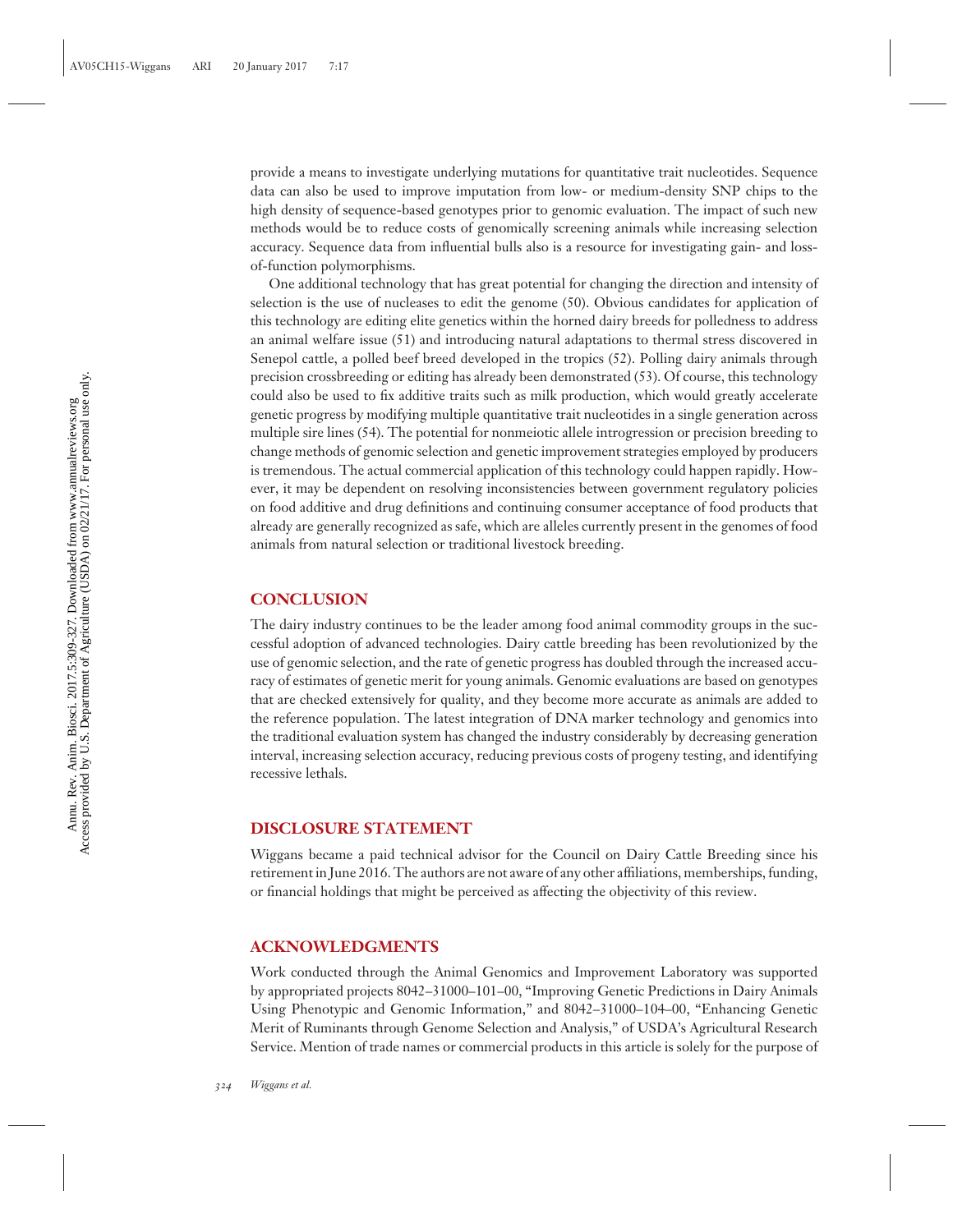providing specific information and does not imply recommendation or endorsement by USDA. USDA is an equal opportunity provider and employer.

## **LITERATURE CITED**

- 1. Stormont C. 1967. Contribution of blood typing to dairy science progress. *J. Dairy Sci.* 50:253–60
- 2. Spelman RJ. 2002. Utilisation of molecular information in dairy cattle breeding. *Proc. World Congr. Genet. Appl. Livest. Prod., 7th, Montpellier, France, Aug. 19–23*, Commun. No. 22–02. Castanet-Tolosan, France: INRA
- 3. Soller M. 1994. Marker assisted selection—an overview. *Anim. Biotechnol.* 5:193–207
- 4. Andersson L. 2001. Genetic dissection of phenotypic diversity in farm animals. *Nat. Rev. Genet.* 2:130–38
- 5. Misztal I. 2006. Challenges of application of marker assisted selection—a review. *Anim. Sci. Pap. Rep.* 24:5–10
- 6. Cole JB, VanRaden PM, O'Connell JR, Van Tassell CP, Sonstegard TS, et al. 2009. Distribution and location of genetic effects for dairy traits. *J. Dairy Sci.* 92:2931–46
- 7. Meuwissen THE, Hayes BJ, Goddard ME. 2001. Prediction of total genetic value using genome-wide dense marker maps. *Genetics* 157:1819–29
- 8. Bovine HapMap Consort. 2009. Genome-wide survey of SNP variation uncovers the genetic structure of cattle breeds. *Science* 324:528–32
- 9. Khatkar MS, Zenter KR, Hobbs M, Hawken RJ, Cavanagh JAL, et al. 2007. A primary assembly of a bovine haplotype block map based on a 15,036-single-nucleotide polymorphism panel genotyped in Holstein-Friesian cattle. *Genetics* 176:763–72
- 10. Hayes B, Chamberlain AJ, Goddard ME. 2006. Use of markers in linkage disequilibrium with QTL in breeding programs. *Proc. World Congr. Genet. Appl. Livest. Prod., 8th, Belo Horizonte, Brazil, Aug. 13–18*, Commun. No. 30–06. Belo Horizonte, Braz.: Inst. Prociencia ˆ
- 11. Harhay GP, Smith TPL, Alexander LJ, Haudenschild CD, Keele JW, et al. 2010. An atlas of bovine gene expression reveals novel distinctive tissue characteristics and evidence for improving genome annotation. *Genome Biol*. 11:R102
- 12. Van Tassell CP, Smith TPL, Matukumalli LK, Taylor JF, Schnabel RD, et al. 2008. SNP discovery and allele frequency estimation by deep sequencing of reduced representation libraries. *Nat. Methods* 5:247–52
- 13. Bovine Genome Seq. Anal. Consort., Elsik CG, Tellam RL, Worley KC. 2009. The genome sequence of taurine cattle: a window to ruminant biology and evolution. *Science* 324:522–28
- 14. Matukumalli LK, Lawley CT, Schnabel RD, Taylor JF, Allan MF, et al. 2009. Development and characterization of a high density SNP genotyping assay for cattle. *PLOS ONE* 4:e5350
- 15. Illumina. 2016. *BovineSNP50 Genotyping BeadChip*. Data Sheet, Illumina, San Diego, CA. **[http://www.](http://www.illumina.com/Documents/products/datasheets/datasheet_bovine_snp5O.pdf) [illumina.com/Documents/products/datasheets/datasheet\\_bovine\\_snp5O.pdf](http://www.illumina.com/Documents/products/datasheets/datasheet_bovine_snp5O.pdf)**
- 16. Illumina. 2010. *GoldenGate Bovine3K Genotyping BeadChip*. Data Sheet, Illumina, San Diego, CA. **[http://www.illumina.com/Documents/products/datasheets/datasheet\\_bovine3k.pdf](http://www.illumina.com/Documents/products/datasheets/datasheet_bovine3k.pdf)**
- 17. Illumina. 2010. *BovineHD Genotyping BeadChip*. Data Sheet, Illumina, San Diego, CA. **[http://www.](http://www.illumina.com/Documents/products/datasheets/datasheet_bovineHD.pdf) [illumina.com/Documents/products/datasheets/datasheet\\_bovineHD.pdf](http://www.illumina.com/Documents/products/datasheets/datasheet_bovineHD.pdf)**
- 18. Wiggans GR, Sonstegard TS, VanRaden PM, Matukumalli LK, Schnabel RD, et al. 2009. Selection of single-nucleotide polymorphisms and quality of genotypes used in genomic evaluation of dairy cattle in the United States and Canada. *J. Dairy Sci.* 92:3431–36
- 19. VanRaden PM. 2008. Efficient methods to compute genomic predictions. *J. Dairy Sci.* 91:4414–23
- 20. VanRaden PM, Van Tassell CP, Wiggans GR, Sonstegard TS, Schnabel RD, et al. 2009. Invited review: reliability of genomic predictions for North American Holstein bulls. *J. Dairy Sci.* 92:16–24
- 21. Spelman RJ, Hayes BJ, Berry DP. 2013. Use of molecular technologies for the advancement of animal breeding: genomic selection in dairy cattle populations in Australia, Ireland and New Zealand. *Anim. Prod. Sci.* 53:869–75
- 22. Van Doormaal BJ, Kistemaker GJ, Sullivan PG, Sargolzaei M, Schenkel FS. 2009. Canadian implementation of genomic evaluations. *Interbull Bull*. 40:214–18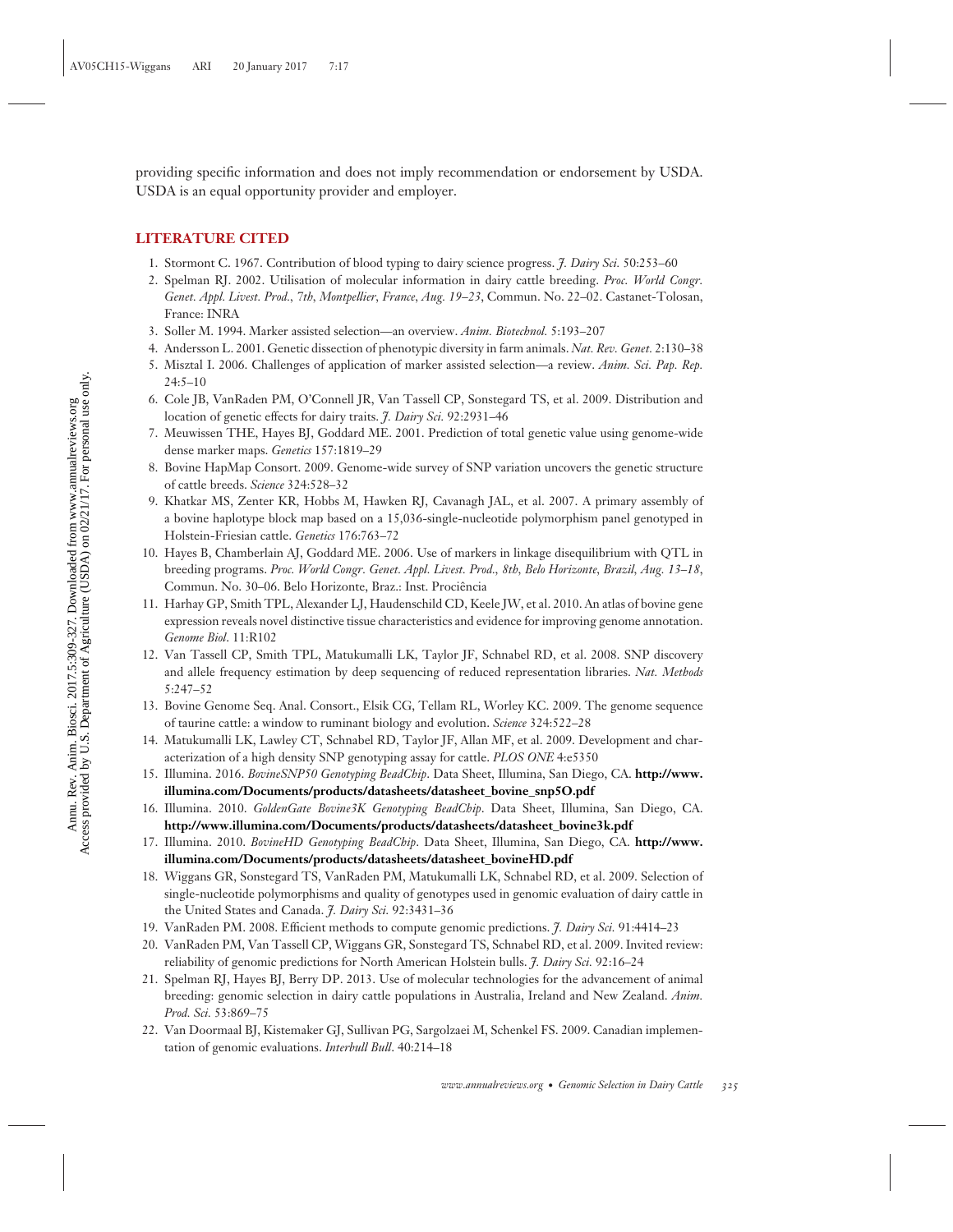- 23. David X, de Vries A, Feddersen E, Borchersen S. 2010. International genomic cooperation: EuroGenomics significantly improves reliability of genomic evaluations. *Interbull Bull*. 41:77–78
- 24. Druet T, Schrooten C, de Roos APW. 2010. In silico genotyping of thousands of SNPs in dairy cattle for the EuroGenomics project. *Proc. World Congr. Genet. Appl. Livest. Prod., 9th, Leipzig, Germany, Aug. 1–6*, Commun. No. 0137. Gießen, Ger.: Ges. Tierz. eV
- 25. Interbull. 2016. *Production: April 2016*, GMACE Eval., Interbull, Swed. **[http://www.interbull.](http://www.interbull.org/static/web/g_proddoc1604r.pdf) [org/static/web/g\\_proddoc1604r.pdf](http://www.interbull.org/static/web/g_proddoc1604r.pdf)**
- 26. Wiggans GR. 2012. *Background on the development of a nonfunded cooperative agreement between USDA's Agricultural Research Service (ARS) and the Council on Dairy Cattle Breeding (CDCB)*. Anim. Improv. Progr. Lab. Res. Rep. NFCA-CDCB1 (06–12), Agric. Res. Serv., USDA, Beltsville, MD
- 27. Counc. Dairy Cattle Breed. 2016. *Genotypes Included in Evaluations by Breed, Chip Density, Presence of Phenotypes (Old vs. Young), and Evaluation Year-Month (Cumulative)*. Bowie, MD: Counc. Dairy Cattle Breed. **[https://www.cdcb.us/Genotype/cur\\_density.html](https://www.cdcb.us/Genotype/cur_density.html)**
- 28. Counc. Dairy Cattle Breed. 2014. *Quality Certification Requirements for Genomic Nominators, Effective May 6, 2014*. Bowie, MD: Counc. Dairy Cattle Breed. **[https://www.cdcb.us/quality\\_certification/](https://www.cdcb.us/quality_certification/Quality%20Certification%20Requirements%20for%20Genomic%20Nominators.pdf) [Quality%20Certification%20Requirements%20for%20Genomic%20Nominators.pdf](https://www.cdcb.us/quality_certification/Quality%20Certification%20Requirements%20for%20Genomic%20Nominators.pdf)**
- 29. Wiggans GR, VanRaden PM, Cooper TA. 2011. The genomic evaluation system in the United States: past, present, future. *J. Dairy Sci.* 94:3202–11
- 30. Illumina. 2010. *Infinium*-<sup>R</sup> *Genotyping Data Analysis*. Tech. Note, Illumina, San Diego, CA. **[http://support.illumina.com/content/dam/illumina-marketing/documents/services/technote\\_](http://support.illumina.com/content/dam/illumina-marketing/documents/services/technote_infinium_genotyping_data_analysis.pdf) [infinium\\_genotyping\\_data\\_analysis.pdf](http://support.illumina.com/content/dam/illumina-marketing/documents/services/technote_infinium_genotyping_data_analysis.pdf)**
- 31. Wiggans GR, Cooper TA, VanRaden PM, Van Tassell CP, Bickhart DM, Sonstegard TS. 2016. Increasing the number of single nucleotide polymorphisms used in genomic evaluation of dairy cattle. *J. Dairy Sci.* 99:4504–11
- 32. Johnston J, Kistemaker G, Sullivan PG. 2011. Comparison of different imputation methods. *Interbull Bull*. 44:25–33
- 33. VanRaden PM. 2016. *findhap.f90: Find Haplotypes and Impute Genotypes using Multiple Chip Sets and Sequence Data.* Beltsville, MD: US Dep. Agric. **<http://aipl.arsusda.gov/software/findhap/>**
- 34. Grisart B, Farnir F, Karim L, Cambisano N, Kim J-J, et al. 2004. Genetic and functional confirmation of the causality of the *DGAT1 K232A* quantitative trait nucleotide in affecting milk yield and composition. *PNAS* 101:2398–403
- 35. Cole JB, VanRaden PM. 2010. Visualization of results from genomic evaluations. *J. Dairy Sci.* 93:2727–40
- 36. Counc. Dairy Cattle Breed. 2015. *SNP Marker Effects for Holstein or Red & White, Calculated April 2015*. Bowie, MD: Counc. Dairy Cattle Breed. **[https://www.cdcb.us/Report\\_Data/Marker\\_Effects/](https://www.cdcb.us/Report_Data/Marker_Effects/marker_effects.cfm) [marker\\_effects.cfm](https://www.cdcb.us/Report_Data/Marker_Effects/marker_effects.cfm)**
- 37. VanRaden PM. 2004. Invited review: selection on net merit to improve lifetime profit. *J. Dairy Sci.* 87:3125–31
- 38. VanRaden PM, Cole JB. 2014. *Net merit as a measure of lifetime profit: 2014 revision*. Anim. Improv. Progr. Res. Rep. NM5 (10–14), Anim. Genom. Improv. Lab., Agric. Res. Serv., US Dep. Agric., Beltsville, MD. **<http://aipl.arsusda.gov/reference/nmcalc-2014.htm>**
- 39. Wiggans GR, VanRaden PM. 2010. Improved reliability approximation for genomic evaluations in the United States. *J. Dairy Sci.* 93(E-Suppl. 1):533 (Abstr.)
- 40. Wiggans GR, VanRaden PM, Cooper TA. 2015. Technical note: rapid calculation of genomic evaluations for new animals. *J. Dairy Sci.* 98:2039–42
- 41. García-Ruiz A, Cole JB, VanRaden PM, Wiggans GR, Ruiz-López FJ, Van Tassell CP. 2016. Changes in genetic selection differentials and generation intervals in US Holstein dairy cattle as a result of genomic selection. *PNAS* 113:E3995–4004
- 42. VanRaden PM, Cooper TA, Wiggans GR, O'Connell JR, Bacheller LR. 2013. Confirmation and discovery of maternal grandsires and great-grandsires in dairy cattle. *J. Dairy Sci.* 96:1874–79
- 43. VanRaden PM, Sun C, Cooper TA, Null DJ, Cole JB. 2014. Keynote presentation III: Genotypes are useful for more than genomic evaluation. *Proc. Int. Comm. Anim. Rec. Sess., 39th, Berlin, Germany, May 19–23*, p. 4. Rome, Italy: ICAR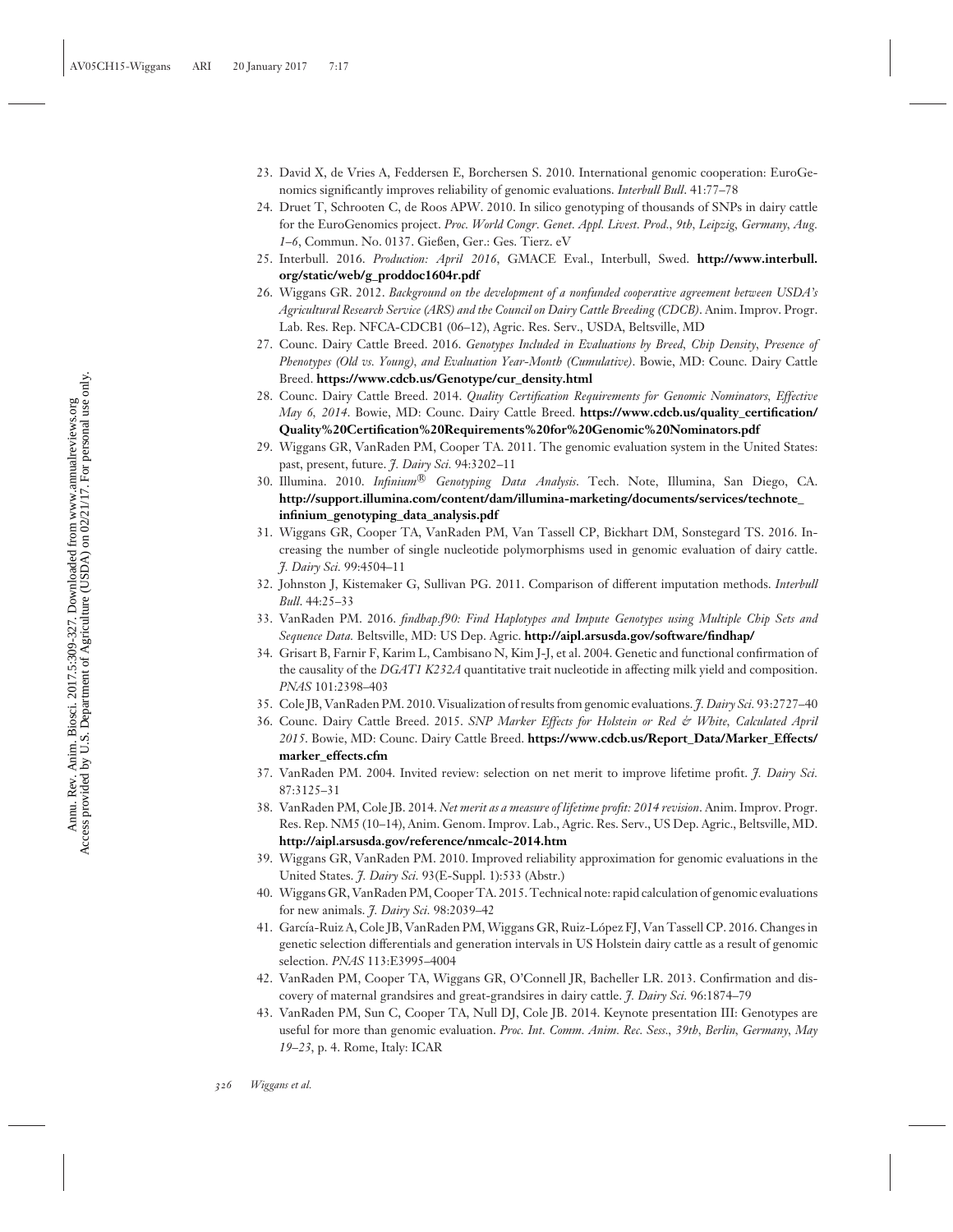- 44. VanRaden PM, Cooper TA. 2015. Genomic evaluations and breed composition for crossbred U.S. dairy cattle. *Interbull Bull*. 49:19–23
- 45. Counc. Dairy Cattle Breed. 2016. *Trend in Inbreeding Coefficients of Cows for Holstein or Red & White, Calculated April 2016*. Bowie, MD: Counc. Dairy Cattle Breed. **[https://www.cdcb.us/eval/](https://www.cdcb.us/eval/summary/inbrd.cfm) [summary/inbrd.cfm](https://www.cdcb.us/eval/summary/inbrd.cfm)**
- 46. Sun C, VanRaden PM, O'Connell JR,Weigel KA, Gianola D. 2013. Mating programs including genomic relationships and dominance effects. *J. Dairy Sci.* 96:8014–23
- 47. VanRaden PM, Olson KM, Null DJ, Hutchison JL. 2011. Harmful recessive effects on fertility detected by absence of homozygous haplotypes. *J. Dairy Sci.* 94:6153–61
- 48. Cole JB, VanRaden PM, Null DJ, Hutchison JL, Cooper TA, Hubbard SM. 2016. *Haplotype tests for recessive disorders that affect fertility and other traits*. AIP Res. Rep. GENOMIC3 (09–13), Anim. Genom. Improv. Lab., Agric. Res. Serv., US Dep. Agric., Beltsville, MD. **[http://aipl.arsusda.gov/reference/](http://aipl.arsusda.gov/reference/recessive_haplotypes_ARR-G3.html) [recessive\\_haplotypes\\_ARR-G3.html](http://aipl.arsusda.gov/reference/recessive_haplotypes_ARR-G3.html)**
- 49. Gorjanc G, Cleveland MA, Houston RD, Hickey JM. 2015. Potential of genotyping-by-sequencing for genomic selection in livestock populations. *Genet. Sel. Evol.* 47:12
- 50. Fahrenkrug SC, Blake A, Carlson DF, Doran T, Van Eenennaam A, et al. 2010. Precision genetics for complex objectives in animal agriculture. *J. Anim. Sci.* 88:2530–39
- 51. Tan W, Carlson DF, Walton MW, Fahrenkrug SC, Hackett PB. 2012. Precision editing of large animal genomes. *Adv. Genet.* 80:37–97
- 52. Littlejohn MD, Henty KM, Tiplady K, Johnson T, Harland C, et al. 2014. Functionally reciprocal mutations of the prolactin signaling pathway define hairy and slick cattle. *Nat. Commun.* 5:5861
- 53. Carlson DF, Lancto CA, Zang B, Kim E-S, Walton M, et al. 2016. Production of hornless dairy cattle from genome-edited cell lines. *Nat. Biotechnol.* 34:479–81
- 54. Jenko J, Gorjanc G, Mészáros G, Whitelaw CBA, Woolliams JA, et al. 2014. Use of genome editing in animal breeding programs. *Proc. World Congr. Genet. Appl. Livest. Prod., 10th, Vancouver, BC, Canada, Aug. 17–22*, Commun. No. 017. Champaign, IL: Am. Soc. Anim. Sci. **[https://asas.org/](https://asas.org/docs/default-source/wcgalp-proceedings-oral/017_paper_9741_manuscript_912_0.pdf) [docs/default-source/wcgalp-proceedings-oral/017\\_paper\\_9741\\_manuscript\\_912\\_0.pdf](https://asas.org/docs/default-source/wcgalp-proceedings-oral/017_paper_9741_manuscript_912_0.pdf)**

## RELATED RESOURCES

- Animal Genomics and Improvement Laboratory, Agricultural Research Service, US Department of Agriculture **[https://www.ars.usda.gov/northeast-area/beltsville-md/beltsville](https://www.ars.usda.gov/northeast-area/beltsville-md/beltsville-agricultural-research-center/agil/)[agricultural-research-center/agil/](https://www.ars.usda.gov/northeast-area/beltsville-md/beltsville-agricultural-research-center/agil/)**
- Bovine Gene Atlas (an extensive compendium of bovine transcript profiles) **[http://](http://bovineatlas.arl.arizona.edu/) [bovineatlas.arl.arizona.edu/](http://bovineatlas.arl.arizona.edu/)**
- Bovine Genome Project, Baylor College of Medicine–Human Genome Sequencing Center **<https://www.hgsc.bcm.edu/other-mammals/bovine-genome-project>**
- Council on Dairy Cattle Breeding (official source for U.S. genetic evaluations) **[https://www.](https://www.cdcb.us/) [cdcb.us/](https://www.cdcb.us/)**
- Animal Improvement Program [USDA project ARS-8042–31000–101–00] **[http://aipl.](http://aipl.arsusda.gov/) [arsusda.gov/](http://aipl.arsusda.gov/)**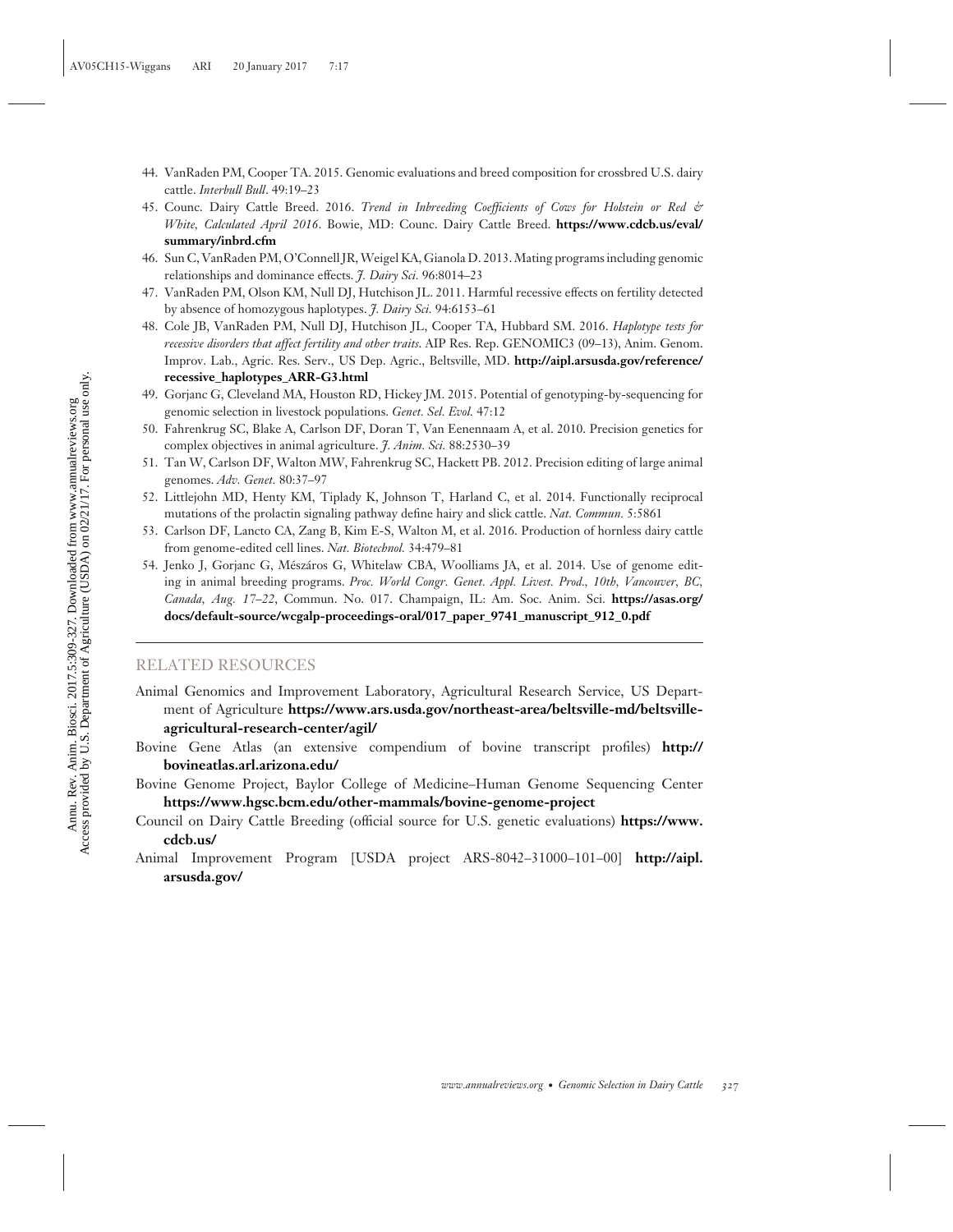## $\overline{\textbf{R}}$

**Annual Review of Animal Biosciences**

## Contents Volume 5, 2017

| My Scientific Journey: From an Agrarian Start to an Academic Setting                                                                                                       |  |
|----------------------------------------------------------------------------------------------------------------------------------------------------------------------------|--|
| Campylobacter-Associated Diseases in Animals                                                                                                                               |  |
| Salmonella in Swine: Microbiota Interactions                                                                                                                               |  |
| Biomarkers in Veterinary Medicine                                                                                                                                          |  |
| Veterinary Replicon Vaccines                                                                                                                                               |  |
| Animal Proteins as Important Contributors to a Healthy Human Diet                                                                                                          |  |
| <b>Climate Adaptation of Tropical Cattle</b>                                                                                                                               |  |
| Effect of Heat Stress on Reproduction in Dairy Cows: Insights into the<br>Cellular and Molecular Responses of the Oocyte                                                   |  |
| Environmental Sustainability Analysis and Nutritional Strategies<br>of Animal Production in China                                                                          |  |
| Impacts of Petroleum-Derived Pollutants on Fish Development<br>Gary N. Cherr, Elise Fairbairn, and Andrew Whitehead  185                                                   |  |
| Preattachment Embryos of Domestic Animals: Insights into<br>Development and Paracrine Secretions<br>Olivier Sandra, Gilles Charpigny, Laurent Galio, and Isabelle Hue  205 |  |
| The Role of Biofuels Coproducts in Feeding the World Sustainably                                                                                                           |  |
| Antibody Repertoire Development in Swine                                                                                                                                   |  |
| Deciphering the Origin of Dogs: From Fossils to Genomes                                                                                                                    |  |